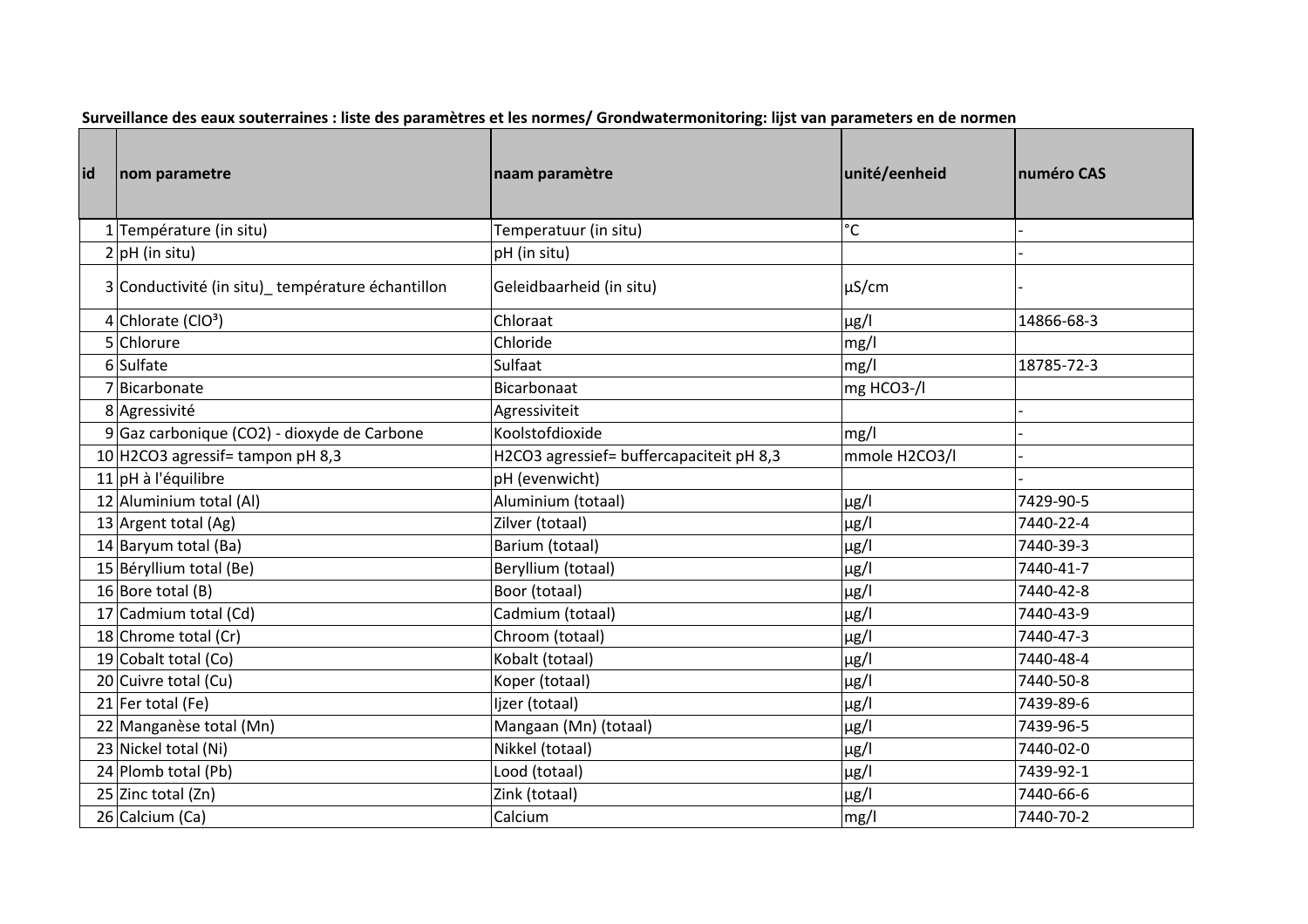| 27 Magnésium (Mg)        | Magnesium            | mg/l      | 7439-95-4   |
|--------------------------|----------------------|-----------|-------------|
| 28 Potassium (K)         | Kalium               | mg/l      | 7440-09-7   |
| 29 Sodium (Na)           | Natrium              | mg/l      | 7440-23-5   |
| 30 Strontium (Sr)        | Strontium            | mg/l      | 7440-24-6   |
| 31 Phosphore total       | Fosfor totaal        | mg P/I    |             |
| 32 Arsenic total (As)    | Arseen (totaal)      | $\mu$ g/l | 7440-38-2   |
| 33 Ammonium              | Ammonium             | mg/l      | 14798-03-9  |
| 34 Nitrate               | Nitraat              | mg/l      | 84145-82-4  |
| 35 Nitrite               | Nitriet              | mg/l      |             |
| 36 Mercure total (Hg)    | Kwik (totaal)        | $\mu$ g/l | 7439-97-6   |
| 37 Molybdène total (Mo)  | Molybdeen (totaal)   | $\mu$ g/l | 7439-98-7   |
| 38 Atrazine              | Atrazine             | $\mu$ g/l | 1912-24-9   |
| 39 Atrazine deséthyl     | Desethylatrazine     | $\mu$ g/l | 6190-65-4   |
| 40 Atrazine desisopropyl | Desisopropylatrazine | $\mu$ g/l | 1007-28-9   |
| 41 Bromacil              | <b>Bromacil</b>      | $\mu$ g/l | 314-40-9    |
| 42 Chloridazon           | Chloridazon          | $\mu$ g/l | 1698-60-8   |
| 43 Chlortoluron          | Chloortoluron        | $\mu$ g/l | 15545-48-9  |
| 44 Cyanazine             | Cyanazine            | $\mu$ g/l | 21725-46-2  |
| 45 Diuron                | Diuron               | $\mu$ g/l | 330-54-1    |
| 46 Isoproturon           | Isoproturon          | $\mu$ g/l | 34123-59-6  |
| 47 Linuron               | Linuron              | $\mu$ g/l | 330-55-2    |
| 48 Metamitron            | Metamitron           | $\mu$ g/l | 41394-05-02 |
| 49 Métazachlore          | Metazachloor         | $\mu$ g/l | 67129-08-2  |
| 50 Methabenzthiazuron    | Methabenzthiazuron   | $\mu$ g/l | 18691-97-9  |
| 51 Metobromuron          | Metobromuron         | $\mu$ g/l | 3060-89-7   |
| 52 Metolachlore          | Metolachlore         | $\mu$ g/l | 51218-45-2  |
| 53 Metoxuron             | Metoxuron            | $\mu$ g/l | 19937-59-8  |
| 54 Metribuzin            | Metribuzine          | $\mu$ g/l | 21087-64-9  |
| 55 Monolinuron           | Monolinuron          | $\mu$ g/l | 1746-81-2   |
| 56 Promethryne           | Prometryn            | $\mu$ g/l | 7287-19-6   |
| 57 Propazine             | Propazine            | $\mu$ g/l | 139-40-2    |
| 58 Simazine              | Simazine             | $\mu$ g/l | 122-34-9    |
| 59 Terbuthylazine        | Terbutylazin         | $\mu$ g/l | 5915-41-3   |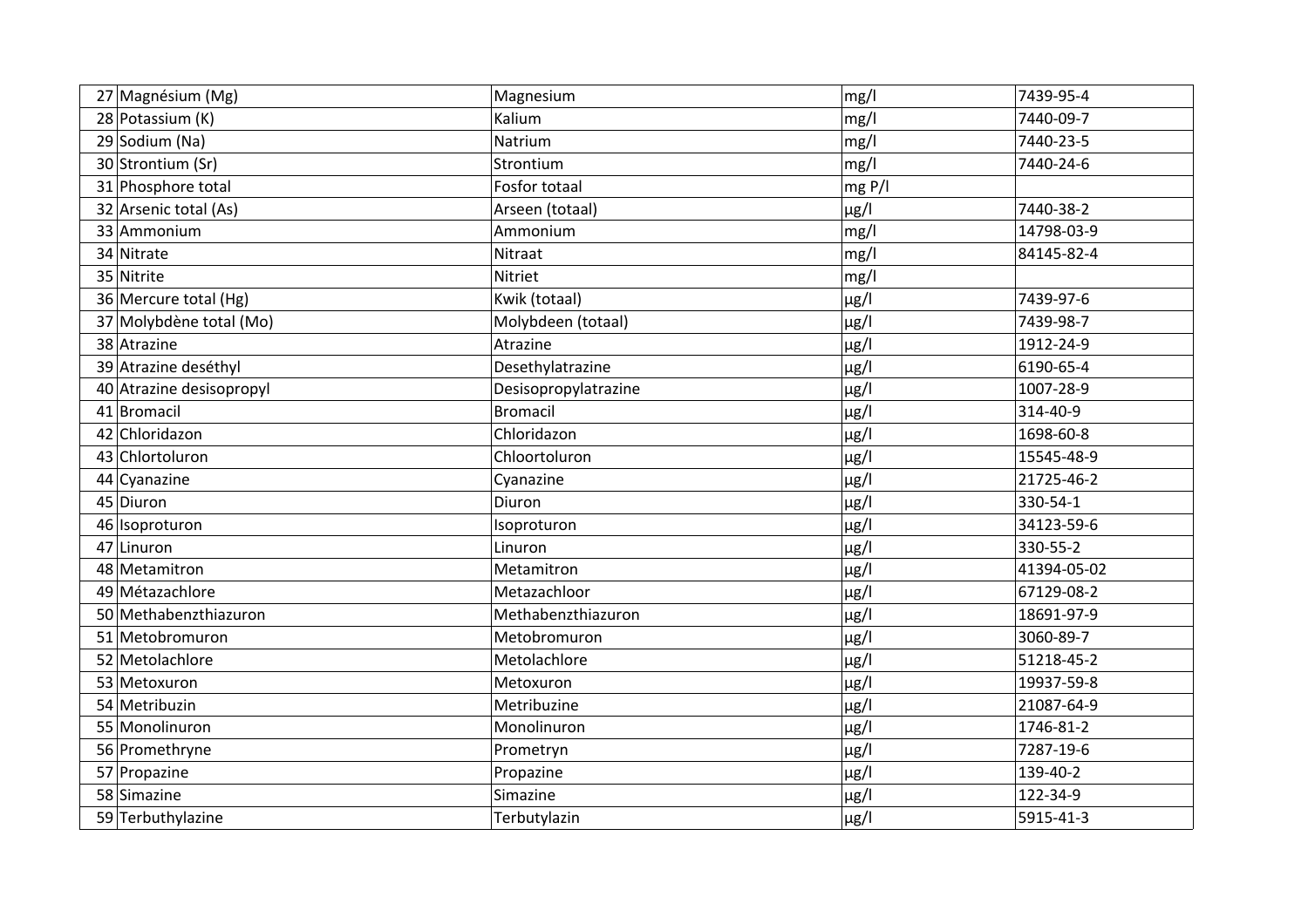|    | 60 Terbutryn                                                | Terbutryn                             | $\mu$ g/l | 886-50-0       |
|----|-------------------------------------------------------------|---------------------------------------|-----------|----------------|
|    | 61 1,1,1-Trichloroéthane                                    | 1,1,1-Trichloorethaan                 | $\mu$ g/l | $71 - 55 - 6$  |
|    | 62 1,1-Dichloroéthane                                       | 1,1-Dichloorethaan                    | $\mu$ g/l | 75-34-3        |
|    | 63 1,1-Dichloro-2-propanone                                 | 1,1-Dichloro-2-propanone              | $\mu$ g/l | 513-88-2       |
|    | 64 1,2,3-Trichlorobenzène                                   | 1,2,3-Trichloorbenzeen                | $\mu$ g/l | $87 - 61 - 6$  |
|    | 65 1,2,4-Trichlorobenzène                                   | 1,2,4-Trichloorbenzeen                | $\mu$ g/l | 120-82-1       |
|    | 66 1,2-Dichlorobenzène                                      | 1,2-Dichloorbenzeen                   | $\mu$ g/l | 95-50-1        |
|    | 67 1,2-Dichloroéthane                                       | 1,2-Dichloorethaan                    | $\mu$ g/l | 107-06-2       |
|    | 68 1,2-Dichloropropane                                      | 1,2-Dichloorpropaan                   | $\mu$ g/l | 78-87-5        |
|    | 69 1,3-Dichlorobenzène                                      | 1,3-Dichloorbenzeen                   | $\mu$ g/l | $541 - 73 - 1$ |
|    | 70 1,4-Dichlorobenzène                                      | 1,4-Dichloorbenzeen                   | $\mu$ g/l | 106-46-7       |
|    | 71 Benzène                                                  | Benzeen                               | $\mu$ g/l | $71-43-2$      |
|    | 72 Bromochlorométhane                                       | Broomchloormethaan                    | $\mu$ g/l | 74-97-5        |
|    | 73 Bromoforme (CHBr3) = tribromométhane                     | Bromoform (=tribromomethaan)          | $\mu$ g/l | $75 - 25 - 2$  |
|    | 74 Chloroforme (CHCl3) (trichlorométhane)                   | Chloroform (= trichloromethaan)       | $\mu$ g/l | 67-66-3        |
|    | 75 Chlorure de vinyle (chloroéthène)                        | Vinylchloride                         | $\mu$ g/l | 75-01-4        |
|    | 76 cis-1,2-Dichloroéthène                                   | cis 1,2-Dichlooretheen                | $\mu$ g/l | 156-59-2       |
|    | 77 Dibromochlorométhane (CHBr2Cl)                           | Dibromochloormethaan                  | $\mu$ g/l | 124-48-1       |
|    | 78 Dibromométhane                                           | Dibromomethaan                        | $\mu$ g/l | 74-95-3        |
|    | 79 Dichlorobromométhane (CHBrCl2)                           | Dichlorobromomethaan                  | $\mu$ g/l | $75 - 27 - 4$  |
|    | 80 Ethylbenzène                                             | Ethylbenzeen                          | $\mu$ g/l | 100-41-4       |
|    | 81 Isopropylbenzène (cumène)                                | Isopropylbenzeen (cumeen)             | $\mu$ g/l | 98-82-8        |
|    | 82 m-Xylène (méta-xylène ou 1,3-dimethylbenzène)            | m-Xyleen                              | $\mu$ g/l | 108-38-3       |
|    | 83 o-Xylène (ortho-xylène ou 1,2-diméthylbenzène)           | o-Xyleen                              | $\mu$ g/l | 95-47-6        |
|    | 84 p-Xylène (para-xylène ou 1,4-diméthylbenzène)            | p-Xyleen                              | $\mu$ g/l | 106-42-3       |
|    | 86 Styrène                                                  | Styreen                               | $\mu$ g/l | 100-42-5       |
| 87 | ter-Butylméthyléther (MTBE)=méthyl tertiaire butyl<br>éther | Methyl tertiair butyl ether (MtBE)    | $\mu$ g/l | 1634-04-4      |
|    | 88 Tétrachloroéthylène (C2Cl4)                              | Tetrachloorethyleen=Tetrachlooretheen | $\mu$ g/l | 127-18-4       |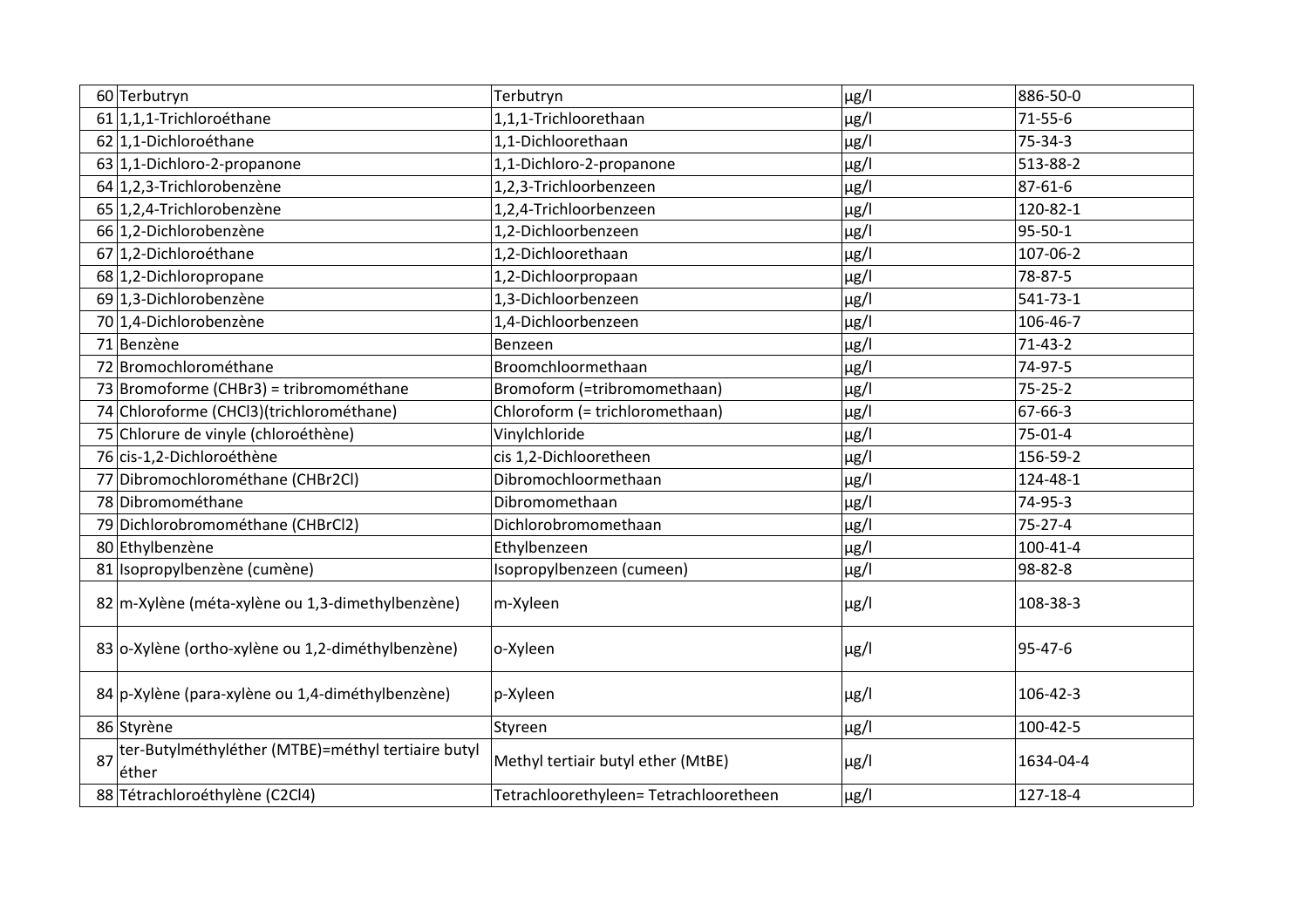| 89 | Tétrachlorométhane (CCl4)(tétrachlorure de<br>carbone)                                          | Tetrachloormethaan                                              | $\mu$ g/l   | $56 - 23 - 5$ |
|----|-------------------------------------------------------------------------------------------------|-----------------------------------------------------------------|-------------|---------------|
|    | 91 Toluène                                                                                      | Tolueen                                                         | $\mu$ g/l   | 108-88-3      |
| 92 | Trichloroéthylène (C2HCl3)= trichloroéthène;<br>trichlorure d'acétylène ou d'éthylène ou éthène | Trichloroethyleen = Trichlooretheen                             | $\mu$ g/l   | 79-01-6       |
|    | 96 Carbone organique total                                                                      | Totale organische koolstof                                      | mg/l        |               |
|    | 97 Oxygène dissous (in situ)                                                                    | Opgeloste zuurstof (in situ)                                    | mg/l        |               |
|    | 98 Saturation en oxygène (in situ)                                                              | Zuurstofverzadiging (in situ)                                   | %           |               |
|    | 99 2,6-Dichlorobenzamide (BAM)                                                                  | 2,6-dichloorbenzamide                                           | $\mu$ g/l   | 2008-58-4     |
|    | 100 Titre alcalimétrique complet (TAC)                                                          | Complete Alkalimetrische Titel (CAT)                            | $\degree$ F |               |
|    | 101 Dureté calcique (Titre Hydrotimétrique calcique)                                            | Calciumhardheid (calcium hydrotimetrische titel) <sup>e</sup> F |             |               |
|    | 102 Balance ionique                                                                             | Ionische balans                                                 | %           |               |
|    | 105 Silicium (Si)                                                                               | Silicium (Si)                                                   | mg/l        | 7440-21-3     |
|    | 106 Demande chimique en oxygène (DCO)                                                           | Chemisch zuurstofverbruik                                       | mg 02/l     |               |
|    | 107 Conductivité (labo 25°C)                                                                    | Geleidbaarheid (labo 25°C)                                      | $\mu$ S/cm  |               |
|    | $108$ pH (labo) = pH à 20°C                                                                     | $pH$ (labo) = $pH$ (20 $°C$ )                                   |             |               |
|    | 109 Oxygène dissous (labo)                                                                      | Opgeloste zuurstof (labo)                                       | mg/l        |               |
|    | 110 Sélénium total (Se)                                                                         | Selenium (totaal)                                               | $\mu$ g/l   | 7782-49-2     |
|    | 111 1,3,5-Trichlorobenzène                                                                      | 1,3,5-Trichloorbenzeen                                          | $\mu$ g/l   | 108-70-3      |
|    | 112 Dichlorométhane (CH2Cl2)                                                                    | Dichloormethaan                                                 | $\mu$ g/l   | 75-09-2       |
|    | 113 m+p-Xylène                                                                                  | m+p-Xyleen                                                      | $\mu$ g/l   |               |
|    | 114 Hexachlorobutadiène (HCBD)                                                                  | Hexachloorbutadieen                                             | $\mu$ g/l   | 87-68-3       |
|    | 115 Ethyl tertiaire butyl éther (ETBE)                                                          | Ethyl tertiaire butyl ether (EtBE)                              | $\mu$ g/l   | 637-92-3      |
|    | 116 Phosphate (PO4) <sup>3</sup> -                                                              | Fosphaat (PO <sup>3</sup> -)                                    | $\mu$ g/l   |               |
|    | 117 Fluorure (F-)                                                                               | Fluoruur                                                        | $\mu$ g/l   | 16984-48-8    |
|    | 118 Antimoine (Sb)                                                                              | Antimoon (totaal)                                               | $\mu$ g/l   | 7440-36-0     |
|    | 119 Vanadium (V)                                                                                | Vanadium (totaal)                                               | $\mu$ g/l   | 7440-62-2     |
|    | 120 Silice (SiO2)                                                                               | Silica (SiO2)                                                   | mg/l        | 1343-98-2     |
|    | 121 Bentazone                                                                                   | Bentazon                                                        | $\mu$ g/l   | 25057-89-0    |
|    | 122 Cadmium (Cd) dissous                                                                        | Cadmium (Cd) (Opgelost)                                         | $\mu$ g/l   | 7440-43-9     |
|    | 123 Mercure (Hg) dissous                                                                        | Kwik (Hg) (Opgelost)                                            | $\mu$ g/l   |               |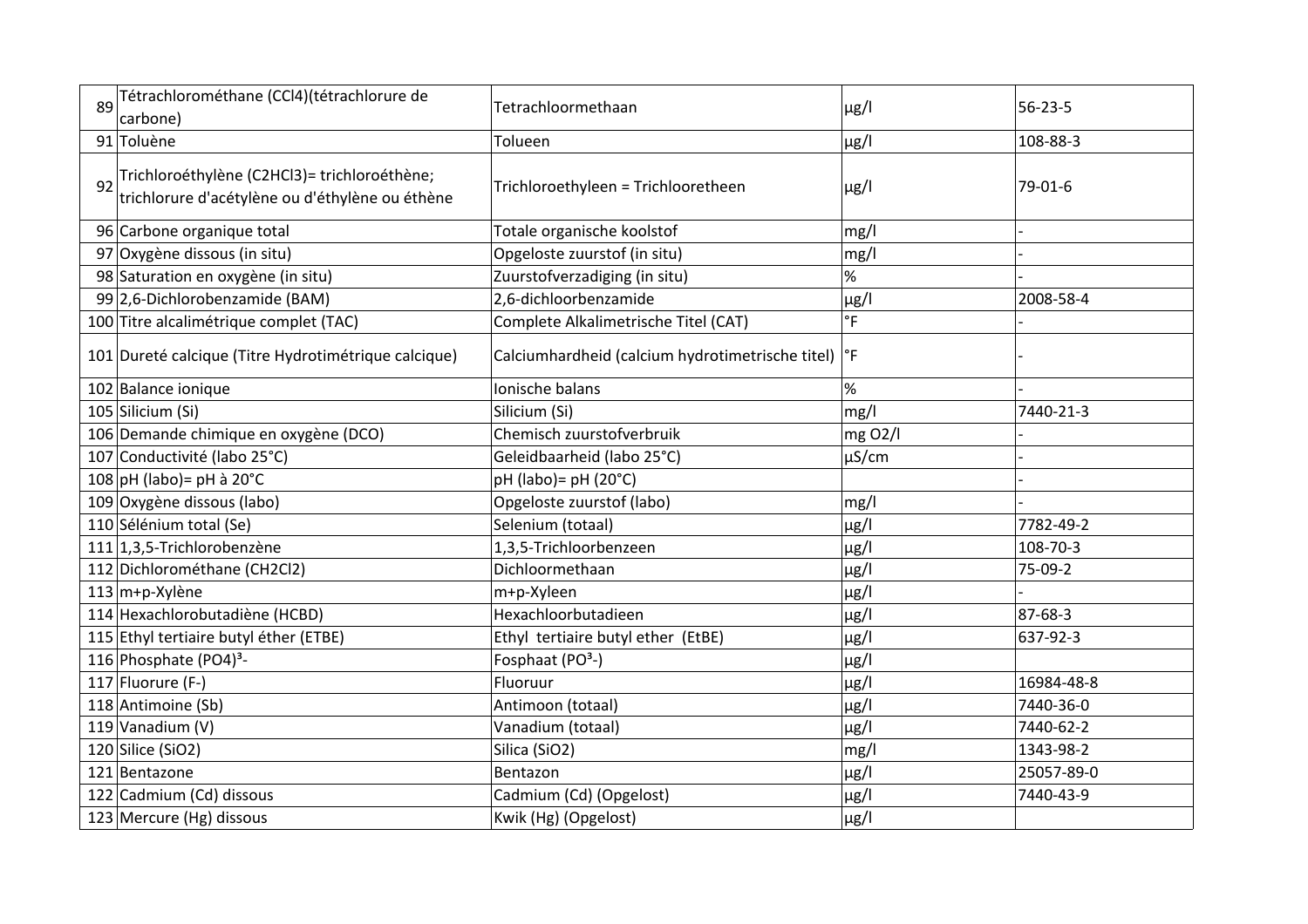|     | 124 Nickel (Ni) dissous                                                          | Nikkel (Ni) (Opgelost)                                    | $\mu$ g/l |               |
|-----|----------------------------------------------------------------------------------|-----------------------------------------------------------|-----------|---------------|
|     | 125 Plomb (Pb) dissous                                                           | Lood (Pb) (Opgelost)                                      | $\mu$ g/l |               |
|     | 126 1,2-Dibromoéthane                                                            | 1,2-Dibroomethaan=ethyleenbromide                         | $\mu$ g/l | 106-93-4      |
|     | 127 Bromométhane                                                                 | Broommethaan=methylbromide                                | $\mu$ g/l | 74-83-9       |
|     | 128 Chlorobenzène (Monochlorobenzène)                                            | Chloorbenzeen=monochloorbenzeen                           | $\mu$ g/l | 108-90-7      |
|     | 129 Chlorométhane                                                                | Chloormethaan                                             | $\mu$ g/l | 74-87-3       |
|     | 130 2,4,5-T (acide 2,4,5-trichlorophénoxyacétique)                               | 2,4,5-T (Trichloorfenoxyazijnzuur)                        | $\mu$ g/l | 93-76-5       |
|     | 131 <sup>2,4,5-TP</sup> (Fenoprop) (acide 2,4,5-<br>trichlorophénoxypropionique) | 2,4,5-TP (Fenoprop)                                       | $\mu$ g/l | $93 - 72 - 1$ |
|     | 132 2,4-D (acide 2,4-dichlorophénoxyacétique)                                    | 2,4-D (2,4-dichloorfenoxyazijnzuur)                       | $\mu$ g/l | 94-75-7       |
|     | 133 2,4-DB (acide 2,4-dichlorophénoxy butyrique)                                 | 2,4-DB (2,4-dichloorfenoxy butaanzuur)                    | $\mu$ g/l | 94-82-6       |
| 134 | 2,4-DP (acide 2-(2,4-dichlorophénoxy) propionique)<br>(dichlorprop)              | 2,4-DP (2,4-dichloorfenoxy)-propionzuur)<br>(dichlorprop) | $\mu$ g/l | 120-36-5      |
|     | 135 Dinoseb                                                                      | Dinoseb                                                   | $\mu$ g/l | 88-85-7       |
|     | 136 MCPA (acide 4-chloro-2-méthylphénoxyacétique)                                | <b>MCPA</b>                                               | $\mu$ g/l | 94-74-6       |
|     | 137 MCPB (4-(2-méthyl-4-chlorophénoxy))                                          | <b>MCPB</b>                                               | $\mu$ g/l | 94-81-5       |
|     | 138 MCPP (Mecoprop)                                                              | MCPP (Mecoprop)                                           | $\mu$ g/l | 7085-19-0     |
|     | 140 1,1,2-Trichloroéthane                                                        | 1,1,2-Trichloorethaan                                     | $\mu$ g/l | 79-00-5       |
|     | 141 1,2,4-Triméthylbenzène                                                       | 1,2,4-Trimethylbenzeen                                    | $\mu$ g/l | 95-63-6       |
|     | 142 1,3,5-Triméthylbenzène (Mésitylène)                                          | 1,3,5-Trimethylbenzeen                                    | $\mu$ g/l | 108-67-8      |
| 143 | Chlorure de vinylidène (1,1-Dichloroéthène; 1,1-<br>Dichloroéthylène)            | Vinylideenchloride                                        | $\mu$ g/l | 75-35-4       |
|     | 144 Cyanures totaux                                                              | Totale cyaniden                                           | $\mu$ g/l | 59-67-6       |
|     | 145 Acénaphtène                                                                  | Acenafteen                                                | $\mu$ g/l | 83-32-9       |
|     | 146 Acénapthylène                                                                | Acenaftyleen                                              | $\mu$ g/l | 208-96-8      |
|     | 147 Anthracène                                                                   | Antraceen                                                 | $\mu$ g/l | 120-12-7      |
|     | 148 Benzo[a]anthracène (BaA)                                                     | Benzo[a]antraceen                                         | $\mu$ g/l | $56 - 55 - 3$ |
|     | 149 Benzo[a]fluoranthène                                                         | Benzo[a]fluoranteen                                       | $\mu$ g/l | 203-33-8      |
| 150 | Benzo[k]fluoranthène (benzo 11-12<br>fluoranthène)(BkFA)                         | Benzo[k]fluoranteen                                       | $\mu$ g/l | 207-08-9      |
|     | 151 Benzo[g,h,i]pérylène                                                         | Benzo[ghi]peryleen                                        | $\mu$ g/l | 191-24-2      |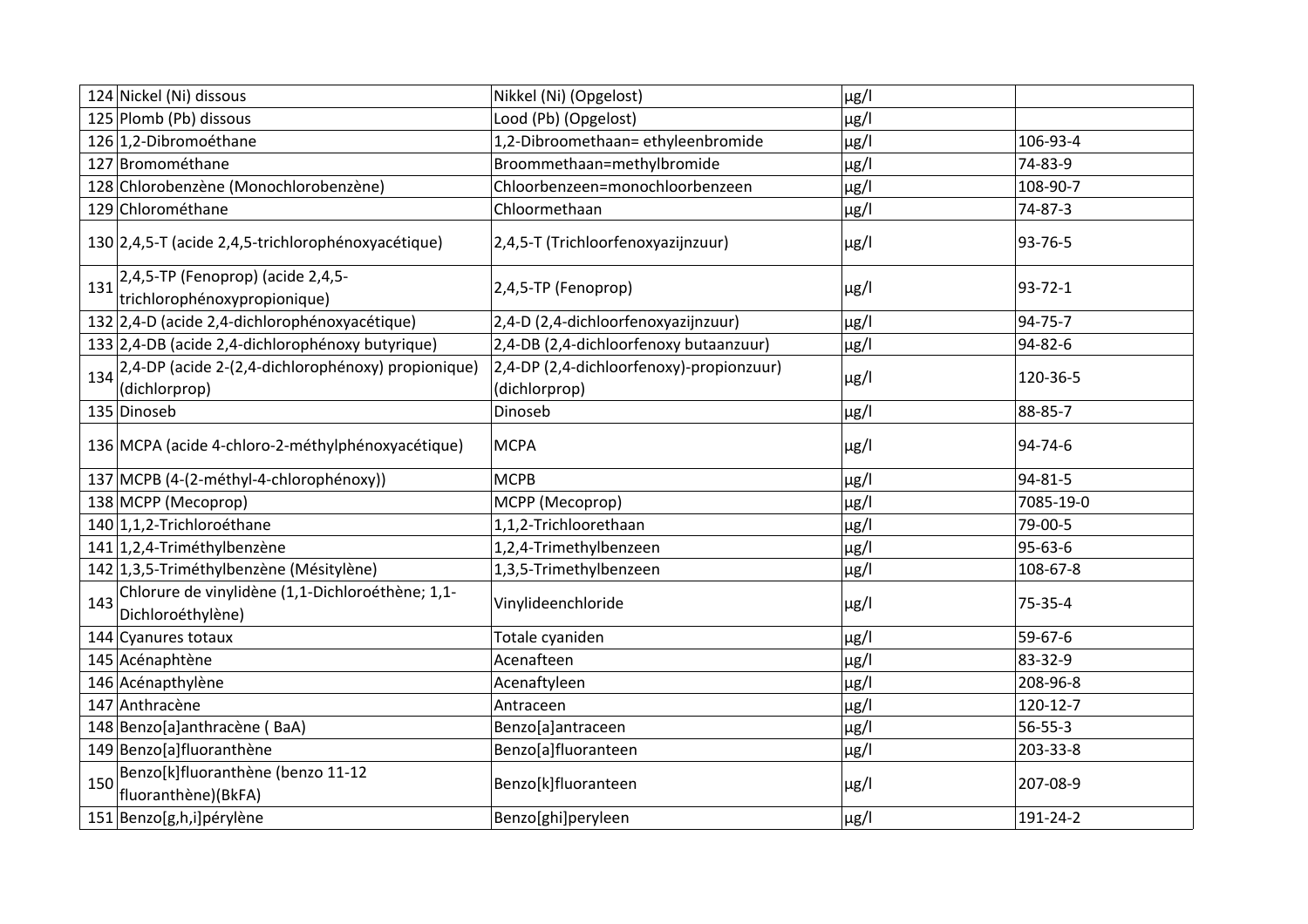| 152 Benzo[a]pyrène (benzo 3-4 benzopyrène) (BaP)                                                 | Benzo[a]pyreen                               | $\mu$ g/l  | $50-32-8$     |
|--------------------------------------------------------------------------------------------------|----------------------------------------------|------------|---------------|
| 153 Chrysène (CHR)                                                                               | Chryseen                                     | $\mu$ g/l  | 218-01-9      |
| 154 Dibenzo[a,h]anthracène (DBAhA)                                                               | Dibenzo[a,h]antraceen                        | $\mu$ g/l  | 53-70-3       |
| 155 Fluoranthène                                                                                 | Fluoranteen                                  | $\mu$ g/l  | 206-44-0      |
| 156 Fluorène                                                                                     | Fluoreen                                     | $\mu$ g/l  | 86-73-7       |
| 157 Indéno(1,2,3-cd) pyrène                                                                      | Indeno(1,2,3-cd)pyreen                       | $\mu$ g/l  | 193-39-5      |
| 158 Naphtalène                                                                                   | Naftaleen                                    | $\mu$ g/l  | 91-20-3       |
| 159 Phénanthrène                                                                                 | Fenantreen                                   | $\mu$ g/l  | 85-01-8       |
| 160 Pyrène                                                                                       | Pyreen                                       | $\mu$ g/l  | 129-00-0      |
| Huiles minérales (totales) = hydrocarbures<br>161                                                | Minerale oliën (totaal) = totale alifatische | mg/l       |               |
| aliphatiques totaux                                                                              | koolwaterstoffen                             |            |               |
| 163 Bromate (BrO3-)                                                                              | <b>Bromaat</b>                               | $\mu$ g/l  | 15541-45-4    |
| 165 Silicium (Si) dissous                                                                        | Silicium (Si) (opgelost)                     | mg/l       |               |
| 166 Aluminium (Al) dissous                                                                       | Aluminium (Al) (opgelost)                    | $\mu$ g/l  |               |
| 167 Thallium (TI) total                                                                          | Thallium (totaal)                            | $\mu$ g/l  | 7440-28-0     |
| 168 Uranium (U) total                                                                            | Uranium (totaal)                             | $\mu$ g/l  | 7440-61-1     |
| Benzo[b]fluoranthène = (benzo 3-4<br>169                                                         | Benzo[b]fluorantheen                         | $\mu$ g/l  | 205-99-2      |
| fluoranthène)(BbFA)                                                                              |                                              |            |               |
| 171 Conductivité (labo 20°C)                                                                     | Geleidbaarheid (labo 20°C)                   | $\mu$ S/cm |               |
| 174 1,2-Dichloroéthylène_trans                                                                   | Trans-1,2-dichlooretheen                     | µg/l       | 156-60-5      |
| 175 1,2-Dichloroéthylène                                                                         | 1,2-dichlooretheen                           | $\mu$ g/l  | 540-59-0      |
| o,p'-DDE (2-(2-Chlorophenyl)-2-(4-chlorophenyl)-1,1-<br>176                                      | o,p'-DDE                                     | $\mu$ g/l  | 3424-82-6     |
| dichloroethene)                                                                                  |                                              |            |               |
| $177$ p,p'-DDE                                                                                   | p,p'-DDE                                     | µg/l       | 72-55-9       |
| 178 o,p-DDD (2,4' dichlorodiphenyl) dichloroethane                                               | o,p-DDD                                      | $\mu$ g/l  | 53-19-0       |
| $179$ p,p'-DDD                                                                                   | p,p'-DDD                                     | $\mu$ g/l  | 72-54-8       |
| $ o,p'$ -DDT $(1,1,1$ -Trichloro-2- $(2$ -chlorophenyl)-2- $(4-$<br>180<br>chlorophenyl) ethane) | o,p'-DDT                                     | $\mu$ g/l  | 789-02-6      |
| $ p,p'-DDT(1,1,1-trichloro-2,2-bis(4-$<br>181<br>chlorophenyl) ethane = un des isomères du DDT   | p,p'-DDT                                     | $\mu$ g/l  | $50 - 29 - 3$ |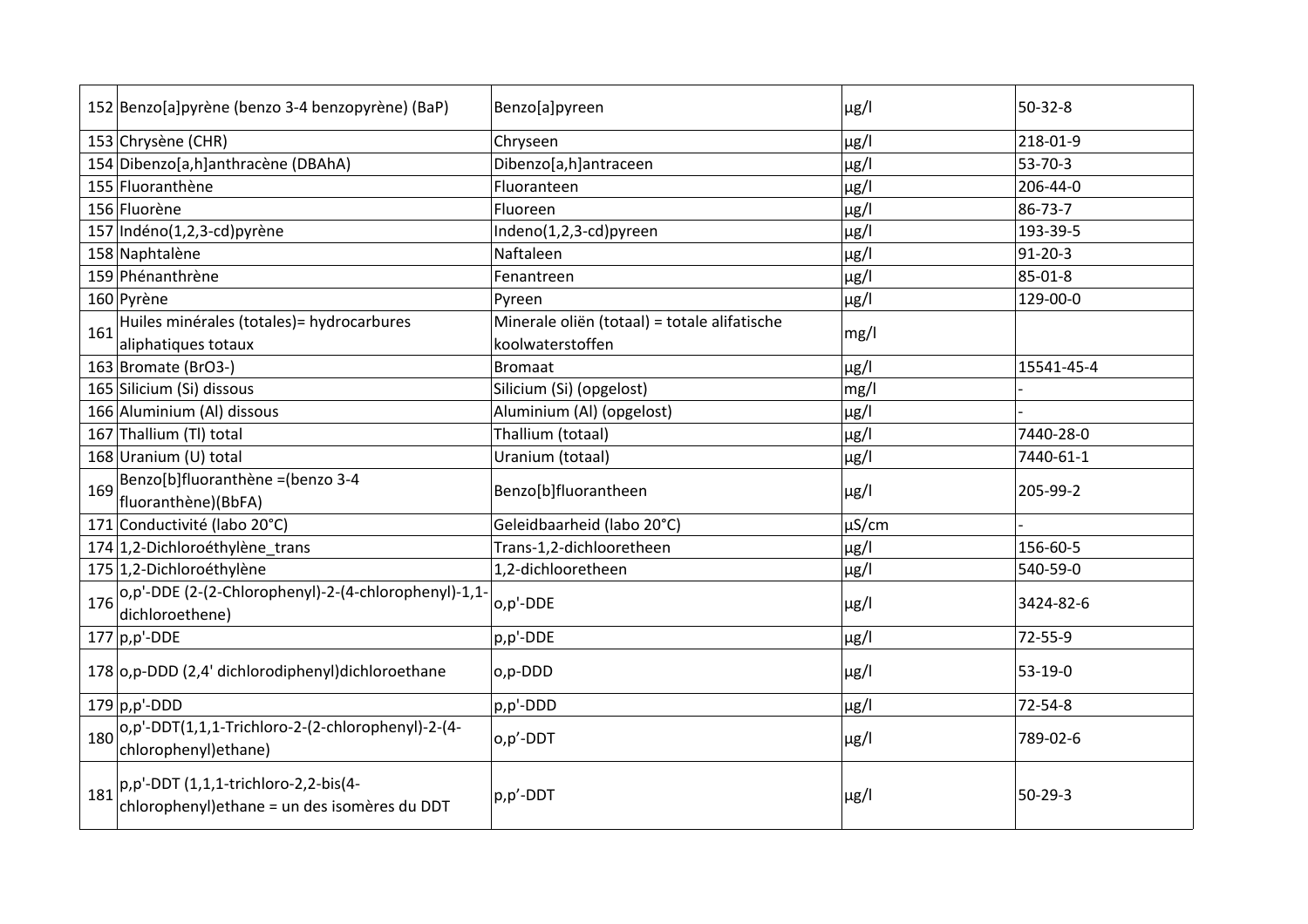| 183 | Huiles minérales (C10-C40); Hydrocarbures           | Minerale oliën (C10-C40) = alifatische |           |               |
|-----|-----------------------------------------------------|----------------------------------------|-----------|---------------|
|     | aliphatiques C10-C40                                | koolwaterstoffen (C10-C40)             | $\mu$ g/l |               |
|     | 184 Heptachlore (= 276 + 277)                       | Heptachloor                            | $\mu$ g/l | 76-44-8       |
|     | 185 Epoxide d'Heptachlore-cis (isomer B)            | Heptachloorepoxide-cis (isomer B)      | $\mu$ g/l | 1024-57-3     |
|     | 187 Endosulfan-alpha                                | Endosulfan alpha                       | $\mu$ g/l | 959-98-8      |
|     | 188 Endosulfan-sulfate                              | Endosulfansulfaat                      | $\mu$ g/l | 1031-07-8     |
|     | 189 Aldrine                                         | Aldrin                                 | $\mu$ g/l | 309-00-2      |
|     | 190 Dieldrine                                       | Dieldrin                               | $\mu$ g/l | $60 - 57 - 1$ |
|     | 191 Endrine                                         | Endrine                                | $\mu$ g/l | 72-20-8       |
|     | 192 Isodrine                                        | Isodrin                                | $\mu$ g/l | 465-73-6      |
|     | 193 Télodrine                                       | Telodrin                               | $\mu$ g/l | 297-78-9      |
|     | 194 Chlordane-trans (gamma-chlordane)               | Chlordaan trans (gamma chloordaan)     | $\mu$ g/l | 5103-74-2     |
|     | 195 1,2,3,4-Tétrachlorobenzène                      | 1,2,3,4-Tetrachloorbenzeen             | $\mu$ g/l | 634-66-2      |
|     | 196 1,2,3,5-Tétrachlorobenzène                      | 1,2,3,5-Tetrachloorbenzeen             | $\mu$ g/l | 634-90-2      |
|     | 197 1,2,4,5-Tétrachlorobenzène                      | 1,2,4,5-Tetrachloorbenzeen             | $\mu$ g/l | 95-94-3       |
|     | 198 1, 2, 3, 5 - et 1, 2, 4, 5 - Tétrachlorobenzène | 1,2,3,5- en 1,2,4,5-Tetrachloorbenzeen | $\mu$ g/l |               |
|     | 199 Pentachlorobenzène=pentachlorbenzol             | Pentachloorbenzeen                     | $\mu$ g/l | 608-93-5      |
|     | 200 Hexachlorobenzène (HCB)=Hexachlorbenzol         | Hexachloorbenzeen                      | $\mu$ g/l | 118-74-1      |
|     | 201 Hexachlorocyclohexane-alpha (alpha-HCH)         | Hexachloorcyclohexaan alpha            | $\mu$ g/l | 319-84-6      |
|     | 202 Hexachlorocyclohexane-beta (beta-HCH)           | Hexachloorcyclohexaan beta             | $\mu$ g/l | 319-85-7      |
| 203 | Hexachlorocyclohexane-gamma (gamma-<br>HCH)=lindane | Hexachloorcyclohexaan gamma (lindane)  | $\mu$ g/l | 58-89-9       |
|     | 204 Hexachlorocyclohexane-delta (delta-HCH)         | Hexachloorcyclohexaan delta            | $\mu$ g/l | 319-86-8      |
|     | 205 Hexachlorocyclohexane (=200+201+202+203+204)    | Hexachloorcyclohexaan                  | $\mu$ g/l | 640-19-7      |
|     | 206 Bromotrichlorométhane                           | Broomtrichloormethaan                  | $\mu$ g/l | $75 - 62 - 7$ |
|     | 207 Glyphosate                                      | Glyfosaat                              | $\mu$ g/l | 1071-83-6     |
|     | 208 Acide aminométhylphosphonique (AMPA)            | Aminomethylfosfonzuur (AMPA)           | $\mu$ g/l | 1066-51-9     |
|     | 209 Saturation en oxygène (labo)                    | Zuurstofverzadiging (labo)             | %         |               |
|     | 210 Orthophosphates                                 | Orthofosfaat                           | mg/l de P |               |
|     | 211 Etain total (Sn)                                | Tin (totaal)                           | $\mu$ g/l | 7440-31-5     |
|     | 212 2-Chlorophénol                                  | 2-chloorfenol                          | $\mu$ g/l | 95-57-8       |
|     | 213 2,4-Dichlorophénol (2,4 DCP)                    | 2,4-Dichloorfenol                      | $\mu$ g/l | 120-83-2      |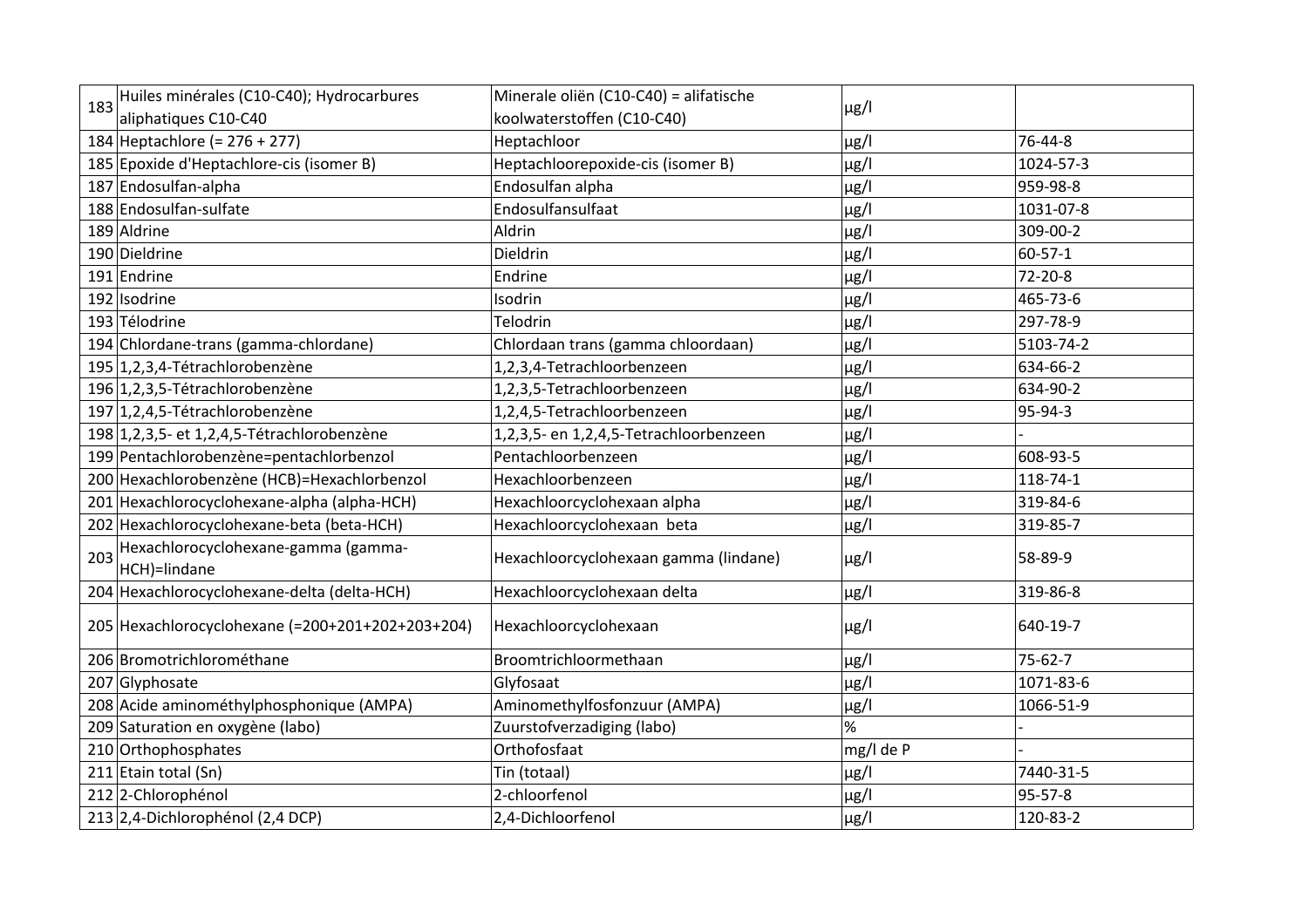|     | 214 2,4,5-Trichlorophénol                       | 2,4,5-Trichloorofenol                       | $\mu$ g/l | 95-95-4    |
|-----|-------------------------------------------------|---------------------------------------------|-----------|------------|
|     | 215 2,3,4,6-Tétrachlorophénol                   | 2,3,4,6-Tetrachloorfenol                    | µg/l      | 58-90-2    |
|     | 216 Pentachlorophénol (PCP)                     | Pentachloorfenol                            | $\mu$ g/l | 87-86-5    |
|     | 217 1,2,3-Triméthylbenzène                      | 1,2,3-trimethylbenzeen                      | $\mu$ g/l | 526-73-8   |
|     | 218 Endosulfan-beta                             | b-Endosulfaan                               | $\mu$ g/l | 33213-65-9 |
|     | 219 Chlordane (cis et trans)(=194+227)          | Chlordane (cis et trans)                    | $\mu$ g/l | 57-74-9    |
|     | 220 Trifluraline                                | Trifluralin                                 | $\mu$ g/l | 1582-09-8  |
| 221 | PCB (Biphényls polychlorés)                     | PCB ( Polychloorbifenylen)                  |           | 1336-36-3  |
|     | $(=233+234+236+237+238)$                        | (=233+234+236+237+238)                      | $\mu$ g/l |            |
|     |                                                 | Propyleenglycol                             |           |            |
|     | 222 Propylène glycol                            | propyleenglycol                             | $\mu$ g/l | 57-55-6    |
|     |                                                 | Propyleenglycol                             |           |            |
|     | 223 Ethylène glycol                             | Ethyleenglycol                              | $\mu$ g/l | 107-21-1   |
|     | 224 Bromure (Br-)                               | Bromide (Br-)                               | $\mu$ g/l | 7726-95-6  |
|     | 225 Carbone 14                                  | Koolstof 14                                 | Bq/l      |            |
|     | 226 2,3,5,6-Tétrachloronitrobenzène (tecnazène) | 2,3,5,6-Tetrachloronitrobenzeen (tecnazeen) | $\mu$ g/l | 117-18-0   |
|     | 227 Chlordane-cis (=alpha-chlordane)            | Chloordaan cis (alfa-chloordaan)            | $\mu$ g/l | 5103-71-9  |
|     | 228 Endrine aldéhyde                            | Endrin-aldehyde                             | $\mu$ g/l | 7421-93-4  |
|     | 229 Epoxide d'heptachlore (=185+230)            | Heptachloorepoxide                          | $\mu$ g/l | 1024-57-3  |
|     | 230 Epoxide d'heptachlore-trans (isomer A)      | Heptachloorepoxide-trans (isomer A)         | $\mu$ g/l | 28044-83-9 |
|     | 231 Pentachloronitrobenzène (quintozène)        | Pentachloornitrobenzeen                     | $\mu$ g/l | 82-68-8    |
|     | 233 PCB 28                                      | <b>PCB 28</b>                               | $\mu$ g/l | 7012-37-5  |
|     | 234 PCB 101                                     | <b>PCB 101</b>                              | $\mu$ g/l | 37680-73-2 |
|     | 235 PCB 118                                     | <b>PCB 118</b>                              | $\mu$ g/l | 31508-00-6 |
|     | 236 PCB 138                                     | <b>PCB 138</b>                              | $\mu$ g/l | 35065-28-2 |
|     | 237 PCB 153                                     | <b>PCB 153</b>                              | $\mu$ g/l | 35065-27-1 |
|     | 238 PCB 180                                     | <b>PCB 180</b>                              | $\mu$ g/l | 35065-29-3 |
|     | 239 p,p'-Methoxychlore oléfine                  | p,p'-Methoxychloro alkeen                   | $\mu$ g/l | 2132-70-9  |
|     | 240 alpha-Méthylstyrène                         | Alpha-methylstyreen                         | $\mu$ g/l | 98-83-9    |
|     | 241 2,4,6-Trichlorophénol                       | 2,4,6-Trichloorfenol                        | $\mu$ g/l | 88-06-2    |
|     | 242 4-Chloro-3-méthylphénol                     | 4-Chloor-3-methylfenol                      | $\mu$ g/l | 59-50-7    |
|     | 243 3-Chlorophénol                              | 3-Chloorfenol                               | $\mu$ g/l | 108-43-0   |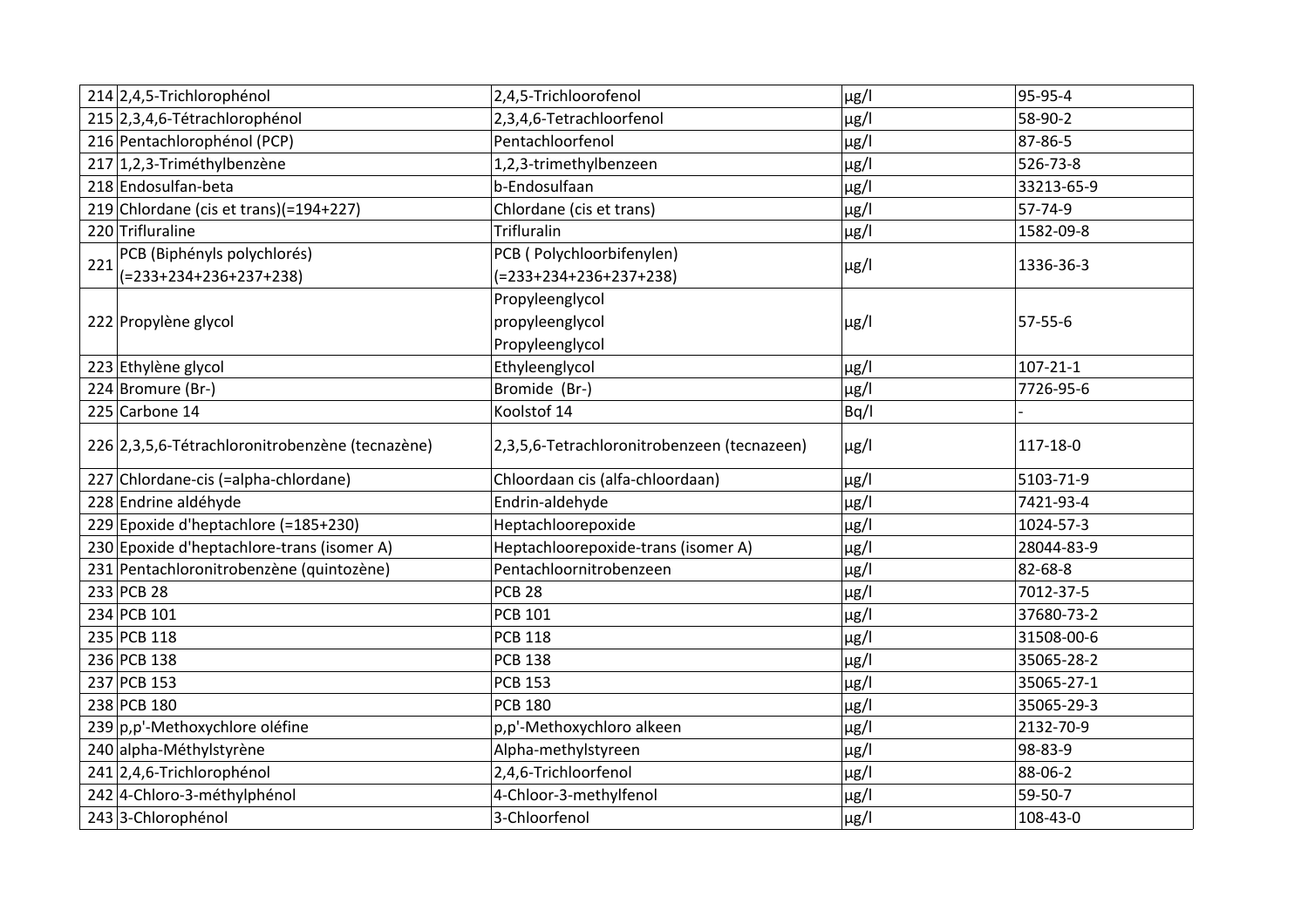|            | 244 4-Chlorophénol                                        | 4-Chloorfenol                                            | $\mu$ g/l           | 106-48-9      |
|------------|-----------------------------------------------------------|----------------------------------------------------------|---------------------|---------------|
|            | 245 2,6-Dichlorophénol                                    | 2,6-Dichloorfenol                                        | $\mu$ g/l           | 87-65-0       |
|            | 246 2,5-Dichlorophénol                                    | 2,5-Dichloorfenol                                        | $\mu$ g/l           | 583-78-8      |
|            | 247 3,5-Dichlorophénol                                    | 3,5-Dichloorofenol                                       | $\mu$ g/l           | 591-35-5      |
|            | 248 2,3-Dichlorophénol                                    | 2,3-Dichloorfenol                                        | $\mu$ g/l           | 576-24-9      |
|            | 249 3,4-Dichlorophénol                                    | 3,4-Dichloorofenol                                       | $\mu$ g/l           | $95 - 77 - 2$ |
|            | 250 2,3,6-Trichlorophénol                                 | 2,3,6-Trichloorfenol                                     | $\mu$ g/l           | 933-75-5      |
|            | 251 2,3,5-Trichlorophénol                                 | 2,3,5-Trichloorfenol                                     | $\mu$ g/l           | 933-78-8      |
|            | 252 2,3,4-Trichlorophénol                                 | 2,3,4-Trichloorfenol                                     | $\mu$ g/l           | 15950-66-0    |
|            | 253 3,4,5-Trichlorophénol                                 | 3,4,5-Trichlorofenol                                     | $\mu$ g/l           | 609-19-8      |
|            | 254 2,3,4,5-Tétrachlorophénol                             | 2,3,4,5-Tetrachloorfenol                                 | $\mu$ g/l           | 49-01-51-3    |
|            | 255 2,4- et 2,5-Dichlorophénol somme                      | Som van 2,4- et 2,5-Dichloorfenol                        | $\mu$ g/l           |               |
| 256 Phénol |                                                           | Fenol                                                    | $\mu$ g/l           | 108-95-2      |
|            | 257 2-Méthylphénol (o-Crésol)                             | 2-Methylfenol (o-Cresol)                                 | $\mu$ g/l           | 95-48-7       |
|            | 258 3-Méthylphénol (m-Crésol)                             | 3-Methylfenol (m-Cresol)                                 | $\mu$ g/l           | 108-39-4      |
|            | 259 4-Méthylphénol (p-Crésol)                             | 4-Methylfenol (p-Cresol)                                 | $\mu$ g/l           | 106-44-5      |
|            | 260 2-Ethylphénol (o-Ethylphénol)                         | 2-Ethylfenol (o-Ethylfenol)                              | $\mu$ g/l           | 90-00-6       |
|            | 261 3-Ethylphénol (m-Ethylphénol)                         | 3-Ethylfenol (m-Ethylfenol)                              | $\mu$ g/l           | 620-17-7      |
|            | 262 4-Ethylphénol (p-Ethylphénol)                         | 4-Ethylfenol (p-Ethylfenol)                              | $\mu$ g/l           | 123-07-9      |
|            | 263 2,4-Diméthylphénol (o-Xylénol)                        | 2,4-Dimethylfenol (o-Xylenol)                            | $\mu$ g/l           | 105-67-9      |
|            | 264 2,5-Diméthylphénol (p-Xylénol)                        | 2,5-Dimethylfenol (p-Xylenol)                            | $\mu$ g/l           | 95-87-4       |
|            | 265 2,6-Diméthylphénol (m-2-Xylénol)                      | 2,6-Dimethylfenol (m-2-Xylenol)                          | $\mu$ g/l           | 576-26-1      |
|            | 266 2,3-Diméthylphénol                                    | 2,3-Dimethylfenol                                        | $\mu$ g/l           | 526-75-0      |
|            | 267 3,4-Diméthylphénol                                    | 3,4-Dimethylfenol                                        | $\mu$ g/l           | 95-65-8       |
|            | 268 3,5-Diméthylphénol                                    | 3,5-Dimethylfenol                                        | $\mu$ g/l           | 108-68-9      |
|            | 269 2,3,5-Triméthylphénol                                 | 2,3,5-Trimethylfenol                                     | $\mu$ g/l           | 697-82-5      |
|            | 270 2-Isopropylphénol (o-Cuménol)                         | 2-Isopropylfenol (o-Cumenol)                             | $\mu$ g/l           | 88-69-7       |
|            | 271 2,3,4,6- et 2,3,5,6-Tétrachlorophénol                 | 2,3,4,6- en 2,3,5,6-Tetrachloorfenol                     | $\mu$ g/l           |               |
|            | 273 Déséthylterbulthylazine (terbutylazine déséthyl)      | Desethylterbutylazine                                    | $\mu$ g/l           | 30125-63-4    |
| 274        | Dureté Totale (TH = Titre Hydrotimétrique ou TH<br>total) | Hardheid totaal (Hydrotimetrische Titel of TH<br>totaal) | $^\circ \mathsf{F}$ |               |
|            | 275 Oxydabilité (indice permanganate)                     | Oxidatie (permanganaatindex)                             | mg/l                |               |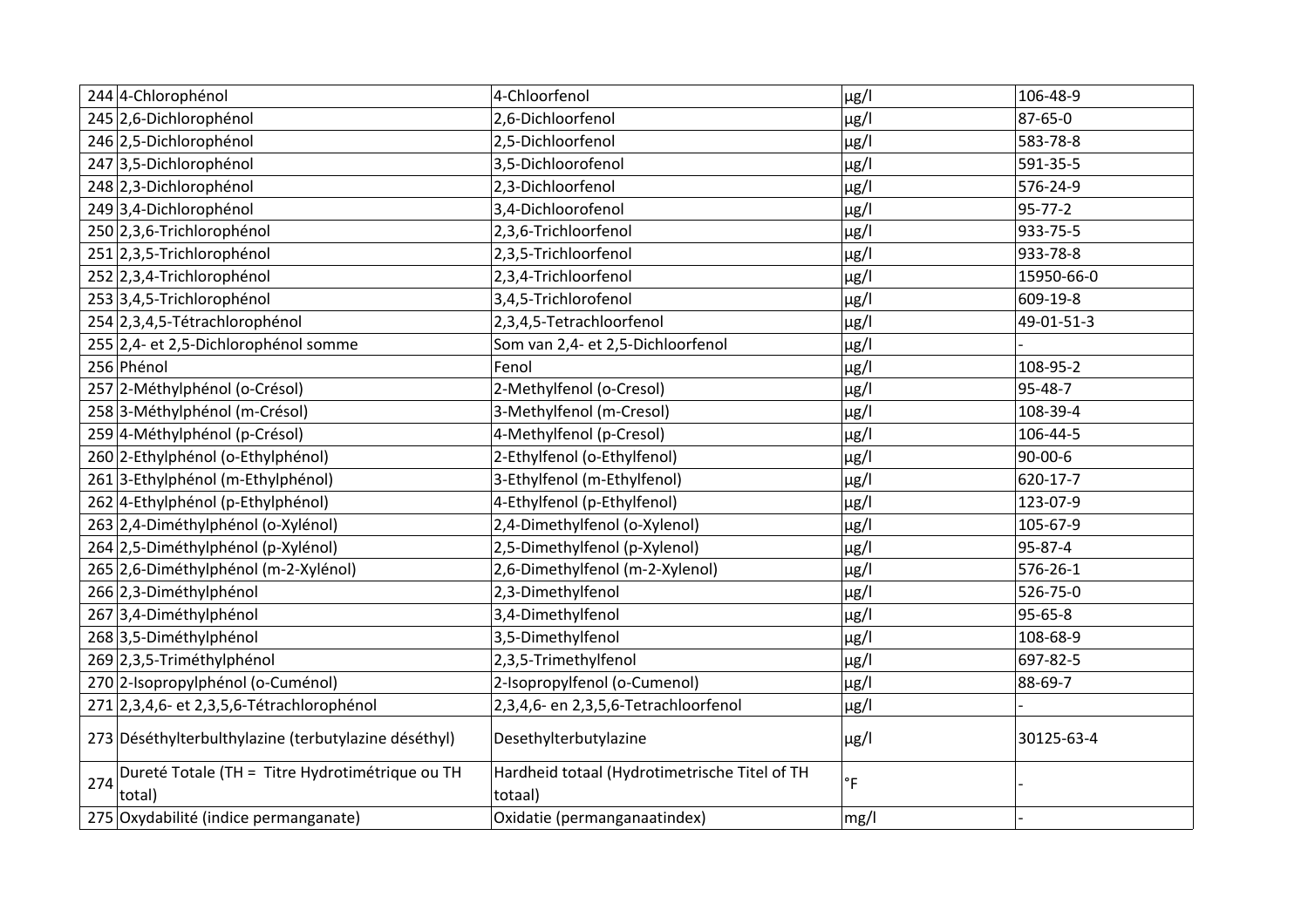| 276 Heptachlore-cis                                | Heptachloor-cis                                  | $\mu$ g/l |             |
|----------------------------------------------------|--------------------------------------------------|-----------|-------------|
| 277 Heptachlore-trans                              | Heptachloor-trans                                | $\mu$ g/l |             |
| 278 Bactérie coliformes totaux                     | Totaal coliforme bacteriën                       | /100ml    |             |
| 279 Bactérie Escherichia Coli (coliforme fécale)   | Escherichia Coli bacteriën (fecaal coliform)     | /100ml    |             |
| 280 Entérocoque (=streptocoque) (coliforme fécale) | Enterococcus (= Streptococcus) (fecaal coliform) | /100ml    |             |
| 281 Glufosinate                                    | Glufosinaat                                      | $\mu$ g/l | 77182-82-2  |
| 282 2,3,5,6-Tétrachlorophénol                      | 2,3,5,6-Tetrachloorfenol                         | $\mu$ g/l | 935-95-5    |
| 283 Méthyl glycol                                  | Methyl glycol                                    | mg/l      | 63625-56-9  |
| 284 Ethyl-/Isopropylglycol                         | Ethyl-/Isopropylglycol                           | mg/l      | 109-59-1    |
| 285 Butyl glycol                                   | <b>Butyl glycol</b>                              | mg/l      | 111-76-2    |
| 286 Triméthylène glycol                            | Trimethyleen glycol                              | mg/l      | 504-63-2    |
| 287 Butyl diglycol                                 | <b>Butyl diglycol</b>                            | mg/l      | 210818-08-9 |
| 288 Dipropylène glycol                             | Dipropyleen glycol                               | mg/l      | 25265-71-8  |
| 289 Diéthylène glycol                              | Diethyleen glycol                                | mg/l      | 111-46-6    |
| 290 Triéthylène glycol                             | Triethyleen glycol                               | mg/l      | 112-27-6    |
| 291 3,5-diméthyl / 4-éthylphénol                   | 3,5-dimethyl / 4-ethylfenol                      | $\mu$ g/l |             |
| 292 Carbonate (CO3 2-)                             | Carbonaat (CO3 2-)                               | mg/l      |             |
| 294 Chlore 36 (Cl-36)                              | Chloor 36 (Cl-36)                                | Bq/l      |             |
| 295 Fluopicolide                                   | Fluopicolide                                     | $\mu$ g/l | 239110-15-7 |
| 296 Trifloxystrobine                               | Trifloxystrobine                                 | $\mu$ g/l | 141517-21-7 |
| 297 Captane                                        | Captan                                           | $\mu$ g/l | 133-06-2    |
| 298 Clopyralide                                    | Clopyralid                                       | $\mu$ g/l | 1702-17-6   |
| 299 Lenacil                                        | Lenacil                                          | $\mu$ g/l | 2164-08-0   |
| 301 Isoxaflutol                                    | Isoxaflutool                                     | $\mu$ g/l | 141112-29-0 |
| 310 Chlorophénols totaux                           | Totale chloorfenolen                             | $\mu$ g/l |             |
| 311 Trichlorophénols somme                         | Som trichloorfenol                               | $\mu$ g/l |             |
| 313 3-chlortoluol                                  | 3-chloortoluol                                   | $\mu$ g/l | 108-41-8    |
| 314 Chlorite (ClO <sup>2</sup> -)                  | Chloriet (ClO <sup>2</sup> -)                    | $\mu$ g/l | 14998-27-7  |
| 315 Diflufenican                                   | Diflufenican                                     | $\mu$ g/l | 83164-33-4  |
| 316 Flufenacet                                     | Flufenacet                                       | $\mu$ g/l | 142459-58-3 |
| 317 Sulcotrione                                    | Sulcotrione                                      | $\mu$ g/l | 99105-77-8  |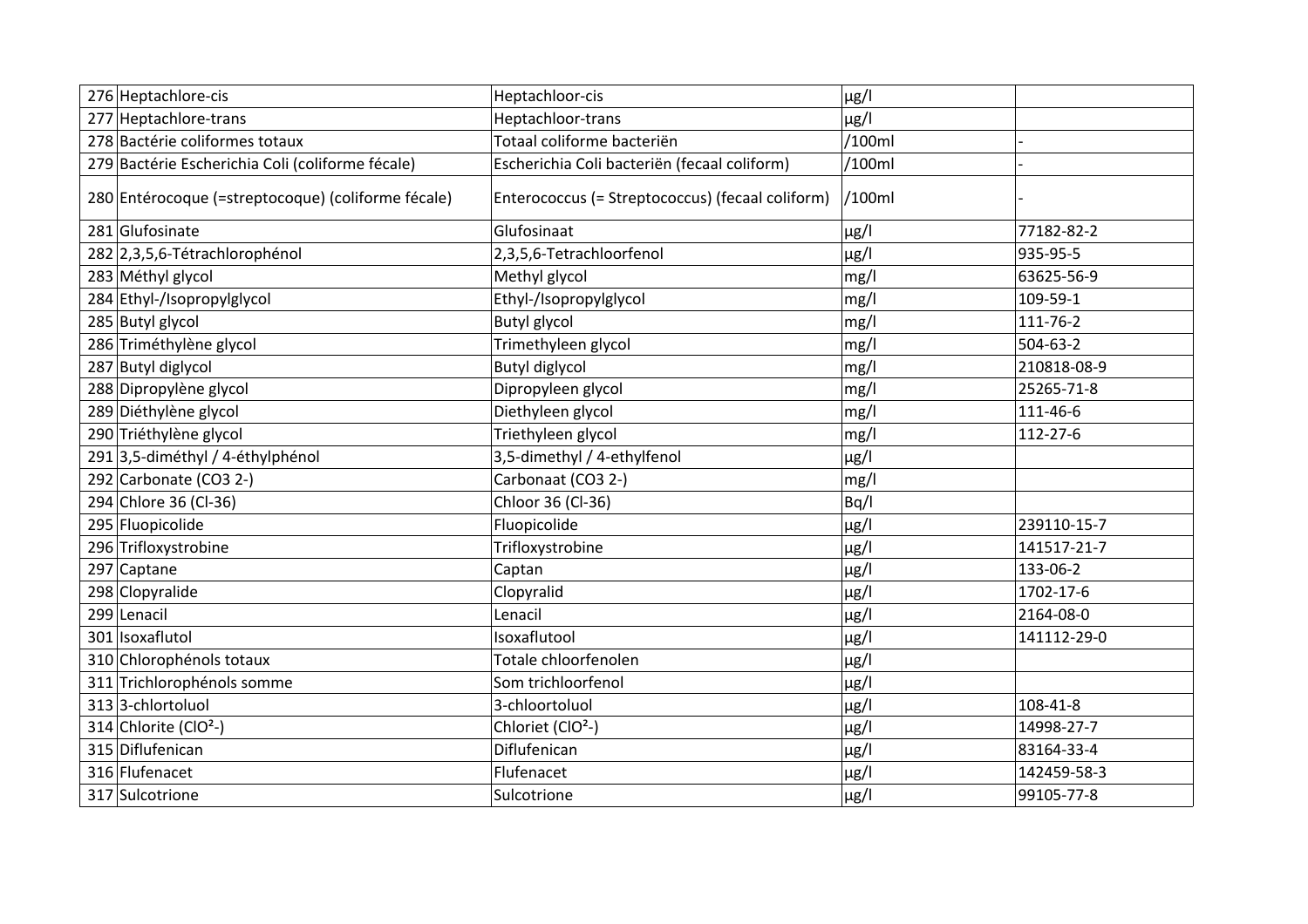| 318 | Chloroalcanes (hydrocarbures aliphatiques chlorés)                                                  | Chlooralkanen gechloreerde alifatische | $\mu$ g/l | 85535-84-8   |
|-----|-----------------------------------------------------------------------------------------------------|----------------------------------------|-----------|--------------|
|     | C10-C13                                                                                             | koolwaterstoffen (C10-C13)             |           |              |
|     | 319 Chlorfenvinphos                                                                                 | Chloorfenvinfos                        | $\mu$ g/l | 470-90-6     |
|     | 320 Dichlorvos (= chlorvinphos)                                                                     | Dichloorvos                            | µg/l      | 62-73-7      |
|     | 321 Chlorpyriphos (ethylchlorpyriphos)                                                              | Chloorpyrifos                          | $\mu$ g/l | 2921-88-2    |
|     | 322 Alachlore                                                                                       | Alachloor                              | $\mu$ g/l | 15972-60-8   |
|     | 323 Bifénox                                                                                         | <b>Bifenox</b>                         | $\mu$ g/l | 42576-02-3   |
|     | 324 Aclonifène (diphényléther)                                                                      | Aclonifen (difenylether)               | $\mu$ g/l | 74070-46-5   |
| 325 | Desphenyl chloridazon (5-amino-4chloro-3(2H)-<br>pyridazinone (alias MET-B)(DPC)                    | Desfenylchloridazon of metaboliet B    | $\mu$ g/l | 6339-19-1    |
| 326 | Chloridazon méthyl desphenyl (5-amino-4-chloro-2-<br>methyl-3(2H)-pyridazone) (Métabolite B1)(MDPC) | Methyl-desfenyl-chloridazon (B1)       | $\mu$ g/l | 17254-80-7   |
|     | 327 Eh (in situ)(Potentiel redox)                                                                   | Eh (redox-potentieel) (in situ)        | mV        |              |
|     | 328 Eh (labo)(Potentiel redox)                                                                      | Eh (redox-potentieel) (labo)           | mV        |              |
|     | 329 Cuivre dissous                                                                                  | Koper (opgelost)                       | mg/l      |              |
|     | 330 Fluroxypyr                                                                                      | Fluroxypyr                             | $\mu$ g/l | 69377-81     |
| 331 | Metolachlor Ethane Sulfonic Acid (alias GCA-354743)<br>= metolachlor ESA                            | Metolachloor SA(GCA-354743) metaboliet | $\mu$ g/l | 171118-09-05 |
| 332 | Métazachlore Ethane Sulfonic Acid (alias BH 479-8)=<br>metazachlor ESA (479M08)                     | Metazachloor-SA (BH 479-8)             | $\mu$ g/l | 172960-62-2  |
|     | 333 Chlorothalonil-SA (R17888 alias Vis-01)                                                         | Chloorotalonil-SA (R17888 or Vis-01)   | µg/l      | 1418095-02-9 |
|     | 334 Hexazinone                                                                                      | Hexazinon                              | $\mu$ g/l | 51235-04-02  |
|     | 335 Acide perfluorohexane (PFHxA)                                                                   | Perfluohexaanzuur (PFHxA)              | $\mu$ g/l | 307-24-4     |
|     | 336 Acide perfluoroheptane(PFHpA)                                                                   | Perfluoheptaanzuur (PFHpA)             | $\mu$ g/l | 375-85-9     |
|     | 337 Acide perfluorooctane (PFOA)                                                                    | Perfluoroctaanzuur (PFOA)              | $\mu$ g/l | 335-67-1     |
|     | 338 Sulfonate de perfluorohexane (PFHxS)                                                            | Perfluohexaansulfonaat (PFHxS)         | $\mu$ g/l | 432-50-8     |
|     | 339 Sulfonate de perfluorooctane (PFOS)                                                             | Perfluoroctaansulfonaat (PFOS)         | $\mu$ g/l | 1763-23-1    |
|     | 340 17a-Ethinyl Estradiol EE2                                                                       | 17a-Ethinyl Estradiol EE2              | $\mu$ g/l |              |
|     | 341 17b-Estradiol E2                                                                                | 17b-Estradiol E2                       | $\mu$ g/l |              |
|     | 342 Acide fenofibrique                                                                              | Fenofibrinezuur                        | $\mu$ g/l |              |
|     | 343 Atenolol                                                                                        | Atenolol                               | $\mu$ g/l |              |
|     | 344 Caféine                                                                                         | Cafeïne                                | $\mu$ g/l |              |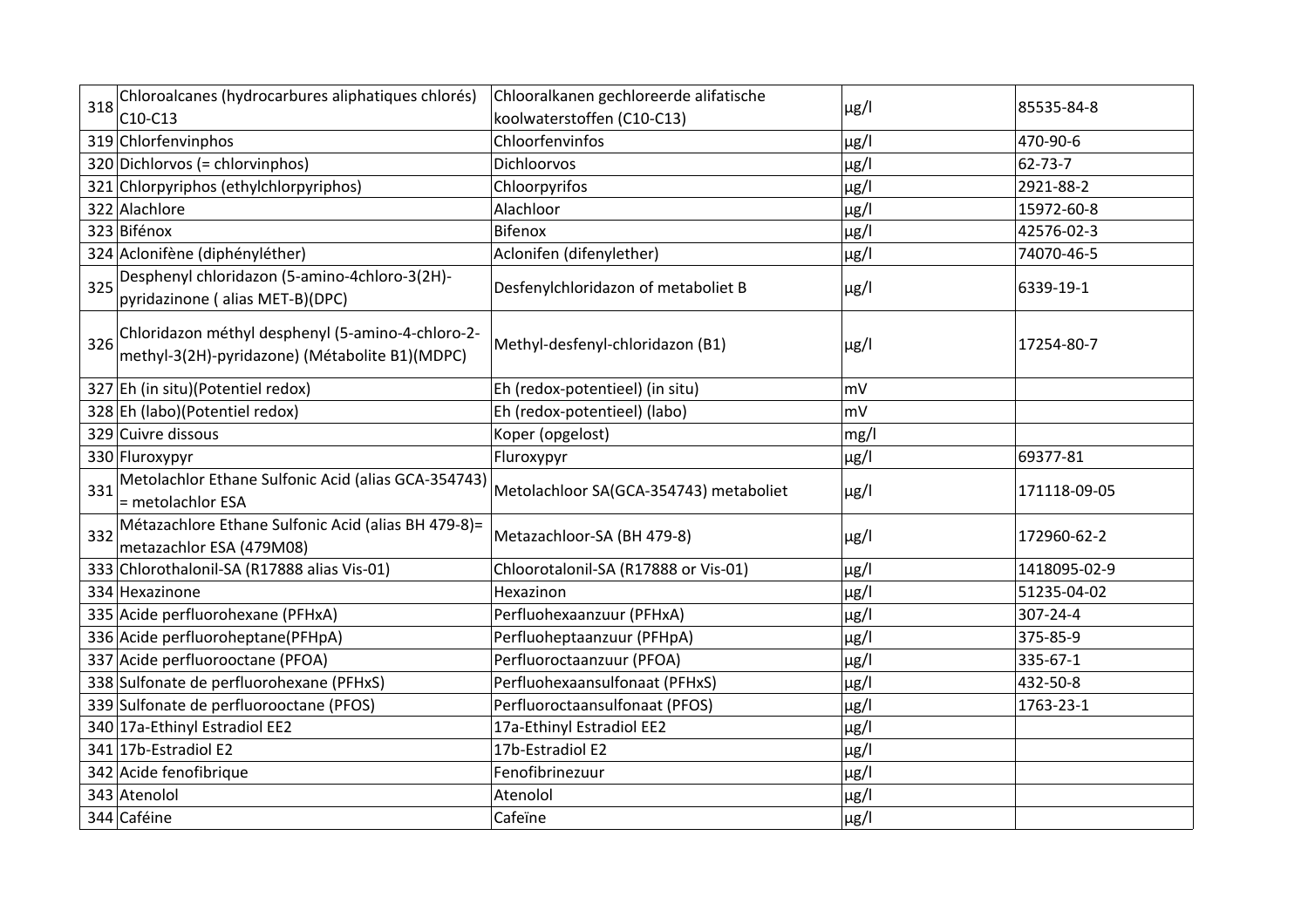| 345 Carbamazepine       | Carbamazepine       | $\mu$ g/l |
|-------------------------|---------------------|-----------|
| 346 Citalopram          | Citalopram          | $\mu$ g/l |
| 347 Clarithromycine     | Clarithromycine     | $\mu$ g/l |
| 348 Clorsulon           | Clorsulon           | $\mu$ g/l |
| 349 Cotinine            | Cotinine            | $\mu$ g/l |
| 350 Diclofenac          | Diclofenac          | µg/l      |
| 351 Dicyclanil          | Dicyclanil          | $\mu$ g/l |
| 352 Epoxycarbamazepine  | Epoxycarbamazepine  | $\mu$ g/l |
| 353 Estriol E3          | <b>Estriol E3</b>   | µg/l      |
| 354 Estrone E1          | Estrone E1          | $\mu$ g/l |
| 355 Florfenicol         | Florfenicol         | $\mu$ g/l |
| 356 Furosemide          | Furosemide          | $\mu$ g/l |
| 357 Hydrochlorothiazide | Hydrochloorthiazide | $\mu$ g/l |
| 358 Hydroxyibuprofène   | Hydroxyibuprofene   | µg/l      |
| 359 Ibuprofène          | Ibuprofène          | $\mu$ g/l |
| 360 lomeprol            | Iomeprol            | $\mu$ g/l |
| 361 Irbesartan          | Irbesartan          | µg/l      |
| 362 Ketoprofène         | Ketoprofène         | µg/l      |
| 363 Levamisole          | Levamisole          | µg/l      |
| 364 Lincomycine         | Lincomycine         | $\mu$ g/l |
| 365 Lorsatan            | Lorsatan            | µg/l      |
| 366 Mestranol           | Mestranol           | µg/l      |
| 367 Metoprolol          | Metoprolol          | µg/l      |
| 368 Metrifonate         | Metrifonate         | µg/l      |
| 369 Nafronyl            | Nafronyl            | µg/l      |
| 370 Naproxène           | Naproxène           | µg/l      |
| 371 Oxazepam            | Oxazepam            | µg/l      |
| 372 Paracétamol         | Paracetamol         | µg/l      |
| 373 Parconazole         | Parconazole         | $\mu$ g/l |
| 374 Pravastatine        | Pravastatine        | µg/l      |
| 375 Progestérone        | Progesterone        | $\mu$ g/l |
| 376 Ramipril            | Ramipril            | µg/l      |
| 377 Ramiprilate         | Ramiprilate         | µg/l      |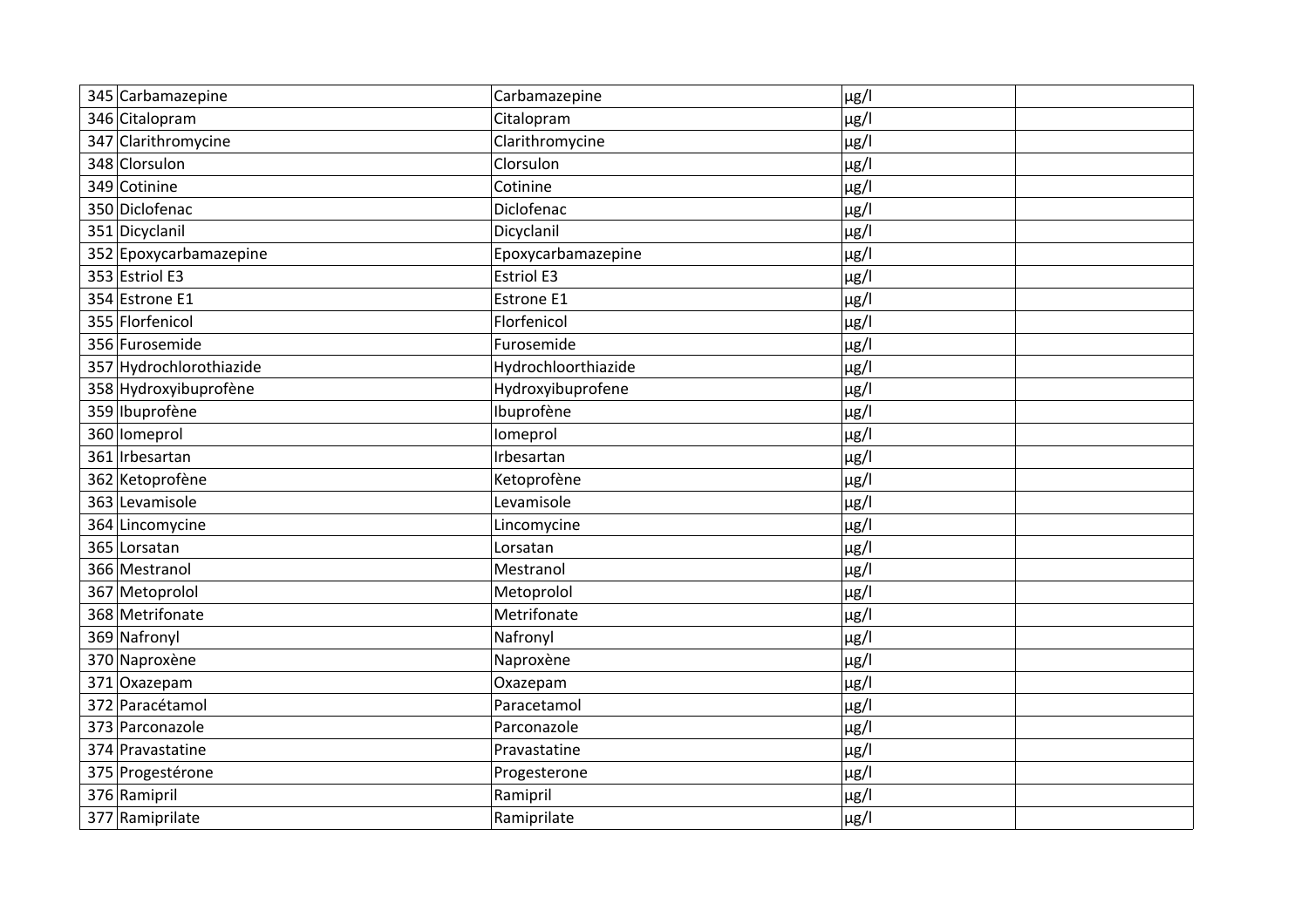| 378 Ranitidine                       | Ranitidine                      | µg/l      |            |
|--------------------------------------|---------------------------------|-----------|------------|
| 379 Rosuvastatin                     | Rosuvastatin                    | µg/l      |            |
| 380 Sotalol                          | Sotalol                         | µg/l      |            |
| 381 Sulfadiazine                     | Sulfadiazine                    | $\mu$ g/l |            |
| 382 Sulfamethazine                   | Sulfamethazine                  | $\mu$ g/l |            |
| 383 Sulfamethoxazole                 | Sulfamethoxazole                | µg/l      |            |
| 384 Tramadol                         | Tramadol                        | $\mu$ g/l |            |
| 385 Triclosan                        | Triclosan                       | µg/l      |            |
| 386 Trimetazidine                    | Trimetazidine                   | $\mu$ g/l |            |
| 387 Trimethoprime                    | Trimethoprime                   | µg/l      |            |
| 388 Venlafaxine                      | Venlafaxine                     | $\mu$ g/l |            |
| 389 Carbamazépine-10,11              | Carbamazepine-10,11             | µg/l      |            |
| 390 lopromide                        | lopromide                       | $\mu$ g/l |            |
| 391 loxynil                          | loxynil                         | µg/l      |            |
| 392 Acetochlor                       | Acetochloor                     | µg/l      | 34256-82-1 |
| 393 Aldicarb                         | Aldicarb                        | µg/l      | 116-06-3   |
| 394 Bromoxynil                       | Bromoxynil                      | $\mu$ g/l |            |
| 395 Carbendazim                      | Carbendazim                     | $\mu$ g/l | 10605-27-7 |
| 396 Carbofuran                       | Carbofuran                      | $\mu$ g/l | 1563-66-2  |
| 397 Diméthoate                       | Dimethoaat                      | $\mu$ g/l | 60-51-5    |
| 398 Malathion                        | Malathion                       | $\mu$ g/l | 121-75-5   |
| 399 Methomyl                         | Methomyl                        | µg/l      | 16752-77-5 |
| 400 Parathion                        | Parathion                       | $\mu$ g/l | 56-38-2    |
| 401 Prochloraz                       | Prochloraz                      | µg/l      |            |
| 402 Pirimicarb                       | Pirimicarb                      | $\mu$ g/l | 23103-98-2 |
| 403 Bisphénol A                      | <b>Bisfenol A</b>               | µg/l      |            |
| 404 NPE1C (nonylphénol)              | NPE1C (nonylfenol)              | $\mu$ g/l |            |
| 405 Tétrabromobisphénol A (TBBPA)    | Tetrabroombisfenol A (TBBPA)    | µg/l      |            |
| 406 4 tert-octylphénol               | 4 tert-octylfenol               | $\mu$ g/l |            |
| 407 4 tert-octylphénolmonoéthoxylate | 4 tert-octylfenolmonoethoxylaat | $\mu$ g/l |            |
| 408 4 tert-octylphénoldiéthoxylate   | 4 tert-octylfenoldiethoxylaat   | $\mu$ g/l |            |
| 409 4 nonylphénol                    | 4 nonylfenol                    | $\mu$ g/l |            |
| 410 Nonylphénolmonoéthoxylate        | Nonylfenolmonoethoxylaat        | $\mu$ g/l |            |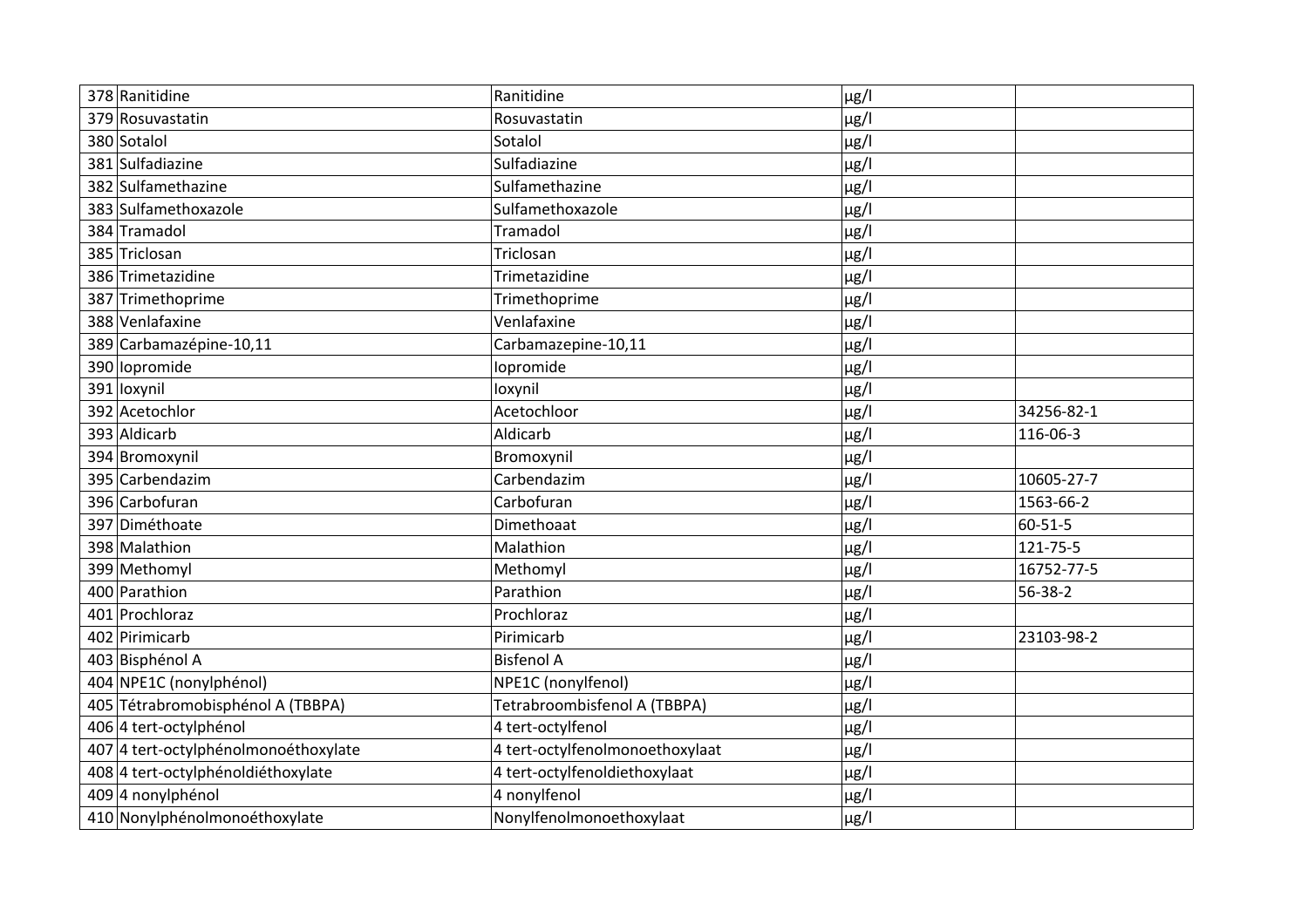| 411 Nonylphénoldiéthoxylate                     | Nonylfenoldiethoxylaat         | $\mu$ g/l  |              |
|-------------------------------------------------|--------------------------------|------------|--------------|
| 412 4-n-nonylphénol                             | 4-n-nonylfenol                 | $\mu$ g/l  |              |
| 413 diméthylphtalate (DMP)                      | Dimethylftalaat (DMF)          | $\mu$ g/l  |              |
| 414 Diéthylphtalate (DEP)                       | Diethylftalaat (DEF)           | $\mu$ g/l  | 84-66-2      |
| 415 Dipropylphtalate (DPP)                      | Dipropylftalaat (DPF)          | $\mu$ g/l  |              |
| 416 Dibutylphtalate (DBP)                       | Dibutylftalaat (DBF)           | $\mu$ g/l  |              |
| 417 Benzyl butylphtalate (BBP)                  | Benzyl butylftalaat (BBF)      | $\mu$ g/l  |              |
| 418 Di-éthylhexylphtalate (DEHP)                | Diethylhexylftalaat (DEHF)     | $\mu$ g/l  | 117-81-7     |
| 419 Dicyclohexylphtalate (DCHP)                 | Dicyclohexylftalaat (DCHF)     | $\mu$ g/l  |              |
| 420 Di-n-octylphtalate (DOP)                    | Di-n-octylftalaat (DOF)        | $\mu$ g/l  |              |
| 421 Di-décylphtalate (DDcP)                     | Di-decylftalaat (DDcF)         | $\mu$ g/l  |              |
| 422 2,4,6-Tribromophénol                        | 2,4,6-Tribroomfenol            | $\mu$ g/l  |              |
| 423 BDE 28 (tri-)                               | <b>BDE 28 (tri-)</b>           | $\mu$ g/l  |              |
| 424 BDE 47 (tétra-)                             | BDE 47 (tétra-)                | $\mu$ g/l  |              |
| 425 BDE 99 (penta-)                             | BDE 99 (penta-)                | $\mu$ g/l  |              |
| 426 BDE 100 (penta-)                            | <b>BDE 100 (penta-)</b>        | $\mu$ g/l  |              |
| 427 BDE 153 (hexa-)                             | <b>BDE 153 (hexa-)</b>         | $\mu$ g/l  |              |
| 428 BDE 154 (hexa-)                             | <b>BDE 154 (hexa-)</b>         | $\mu$ g/l  |              |
| 429 BDE 183 (hepta-)                            | BDE 183 (hepta-)               | $\mu$ g/l  |              |
| 430 PCB 52                                      | <b>PCB 52</b>                  | $\mu$ g/l  |              |
| 431 Métazachlore OA (BH479-4)(479M04)           | Metazachloor OA (479M04)       | $\mu$ g/l  | 1231244-60-2 |
| 432 Métolachlore OA (Oxanilic Acid)             | Metolachloor OA                | $\mu$ g/l  | 152019-73-3  |
| 433 Fénitrothion                                | Fenitrothion                   | $\mu$ g/l  | 122-14-5     |
| 434 Chlordecone                                 | Chlordecone                    | $\mu$ g/l  | 143-50-0     |
| 435 Mirex                                       | Mirex                          | $\mu$ g/l  | 2385-85-5    |
| 436 Toxaphène                                   | Toxafeen                       | $\mu$ g/l  | 8001-35-2    |
| 437 Endosulfan                                  | Endosulfaan                    | $\mu$ g/l  | 115-29-7     |
| $440$ N,N-dimethylsulfamide = dimethylsulfamide | Dimethylsulfamide              | $\mu$ g/l  | 3984-14-3    |
| 441 1,1 dichloropropane                         | 1,1-Dichloorpropaan            | $\mu$ g/l  | 78-99-9      |
| 442 Clostridium Perfringens                     | <b>Clostridium Perfringens</b> | kve/100 ml |              |
| 443 Epichlorohydrine                            | Epichloorhydrin                | $\mu$ g/l  | 51594-55-9   |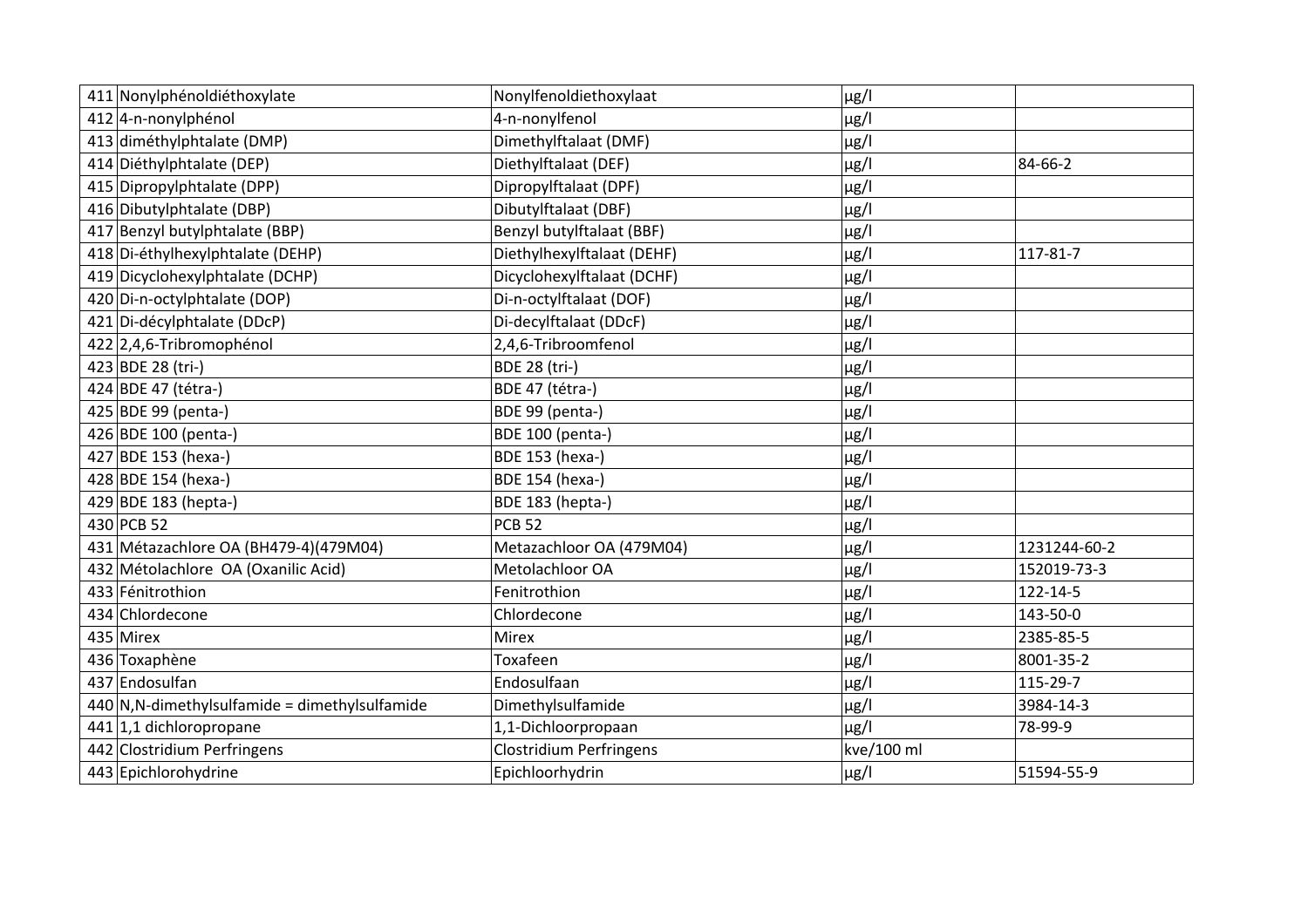|     |                                                  |                                          | Normes NQE (DCE) pas masse d'eau souterraine/ Normen |                   |                                               |                    |                                      |
|-----|--------------------------------------------------|------------------------------------------|------------------------------------------------------|-------------------|-----------------------------------------------|--------------------|--------------------------------------|
|     |                                                  |                                          | MKN (KRW) per grondwaterlichaam                      |                   |                                               |                    |                                      |
| lid | nom parametre                                    | naam paramètre                           | Soccle/<br>Sokkel 1Sokkel 2<br>(BR01)                | Soccle/<br>(BR02) | Landénien/L Yprésien/I<br>andeniaan<br>(BR03) | eperiaan<br>(BRO4) | Bruxellien/<br>Brusseliaan<br>(BR05) |
|     | 1 Température (in situ)                          | Temperatuur (in situ)                    |                                                      |                   |                                               |                    |                                      |
|     | $2 pH$ (in situ)                                 | pH (in situ)                             |                                                      |                   |                                               |                    |                                      |
|     | 3 Conductivité (in situ) température échantillon | Geleidbaarheid (in situ)                 |                                                      |                   |                                               |                    |                                      |
|     | 4 Chlorate ( $ClO3$ )                            | Chloraat                                 |                                                      |                   |                                               |                    |                                      |
|     | 5 Chlorure                                       | Chloride                                 | 150                                                  | 150               | 150                                           | 150                | 150                                  |
|     | 6 Sulfate                                        | Sulfaat                                  | 250                                                  | 250               | 250                                           | 250                | 250                                  |
|     | 7 Bicarbonate                                    | Bicarbonaat                              |                                                      |                   |                                               |                    |                                      |
|     | 8 Agressivité                                    | Agressiviteit                            |                                                      |                   |                                               |                    |                                      |
|     | 9 Gaz carbonique (CO2) - dioxyde de Carbone      | Koolstofdioxide                          |                                                      |                   |                                               |                    |                                      |
|     | 10 H2CO3 agressif = tampon pH 8,3                | H2CO3 agressief= buffercapaciteit pH 8,3 |                                                      |                   |                                               |                    |                                      |
|     | $11$ pH à l'équilibre                            | pH (evenwicht)                           |                                                      |                   |                                               |                    |                                      |
|     | 12 Aluminium total (Al)                          | Aluminium (totaal)                       |                                                      |                   |                                               |                    |                                      |
|     | 13 Argent total (Ag)                             | Zilver (totaal)                          |                                                      |                   |                                               |                    |                                      |
|     | 14 Baryum total (Ba)                             | Barium (totaal)                          |                                                      |                   |                                               |                    |                                      |
|     | 15 Béryllium total (Be)                          | Beryllium (totaal)                       |                                                      |                   |                                               |                    |                                      |
|     | 16 Bore total (B)                                | Boor (totaal)                            |                                                      |                   |                                               |                    |                                      |
|     | 17 Cadmium total (Cd)                            | Cadmium (totaal)                         | 5                                                    | 5                 | 5                                             | 5                  |                                      |
|     | 18 Chrome total (Cr)                             | Chroom (totaal)                          |                                                      |                   |                                               |                    |                                      |
|     | 19 Cobalt total (Co)                             | Kobalt (totaal)                          |                                                      |                   |                                               |                    |                                      |
|     | 20 Cuivre total (Cu)                             | Koper (totaal)                           |                                                      |                   |                                               |                    |                                      |
|     | 21 Fer total (Fe)                                | Ijzer (totaal)                           |                                                      |                   |                                               |                    |                                      |
|     | 22 Manganèse total (Mn)                          | Mangaan (Mn) (totaal)                    |                                                      |                   |                                               |                    |                                      |
|     | 23 Nickel total (Ni)                             | Nikkel (totaal)                          | 20                                                   | 20                | 20                                            | 20                 | 20                                   |
|     | 24 Plomb total (Pb)                              | Lood (totaal)                            | 10                                                   | 10                | 10                                            | 10 <sup>1</sup>    |                                      |
|     | 25 Zinc total (Zn)                               | Zink (totaal)                            |                                                      |                   |                                               |                    |                                      |
|     | 26 Calcium (Ca)                                  | Calcium                                  |                                                      |                   |                                               |                    |                                      |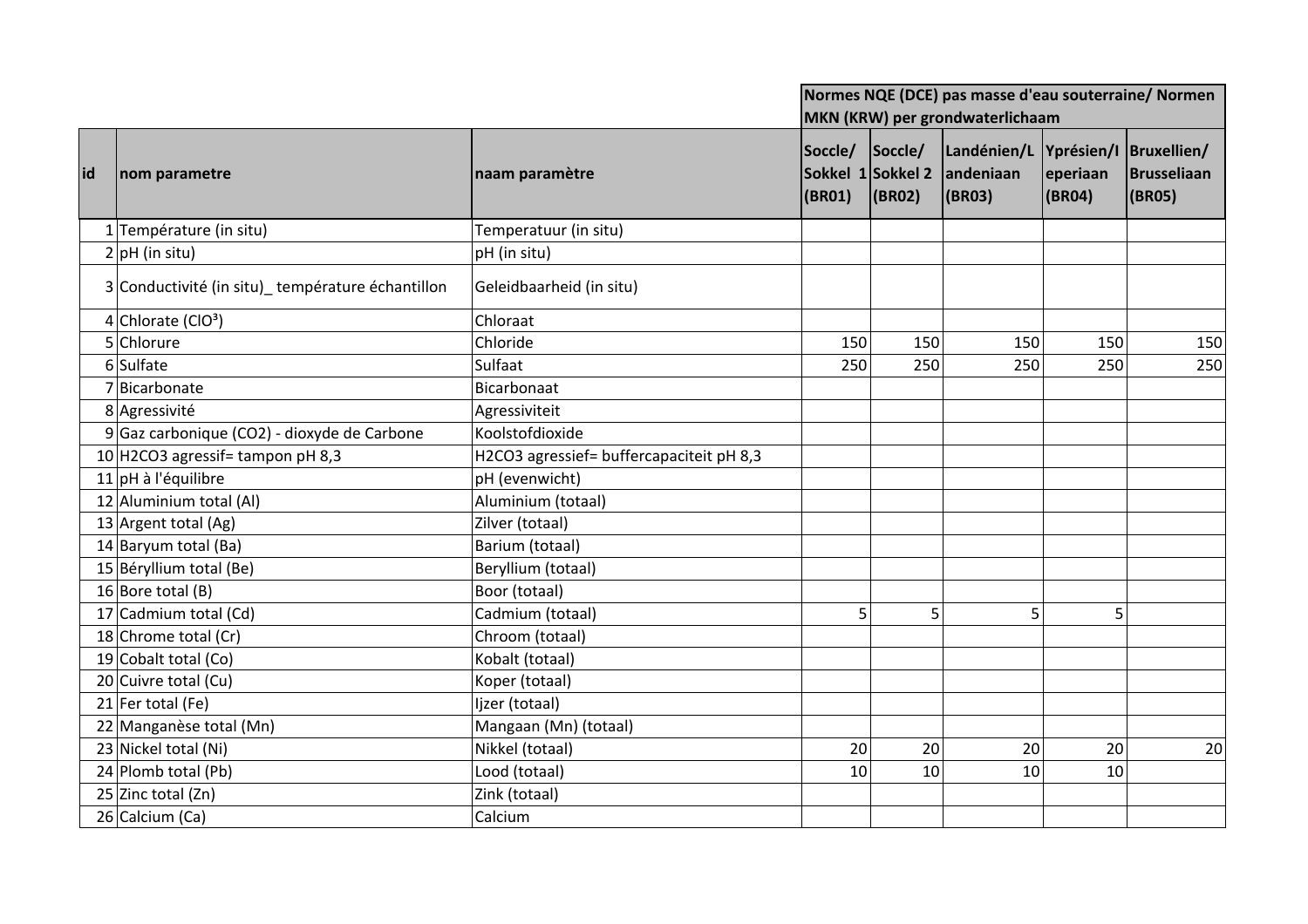| 27 Magnésium (Mg)        | Magnesium            |              |       |       |              |     |
|--------------------------|----------------------|--------------|-------|-------|--------------|-----|
| 28 Potassium (K)         | Kalium               |              |       |       |              |     |
| 29 Sodium (Na)           | Natrium              |              |       |       |              |     |
| 30 Strontium (Sr)        | Strontium            |              |       |       |              |     |
| 31 Phosphore total       | Fosfor totaal        | 2,185        | 2,185 | 2,185 | 2,185        | 0,2 |
| 32 Arsenic total (As)    | Arseen (totaal)      | 10           | 10    | 10    | 10           | 10  |
| 33 Ammonium              | Ammonium             | 0,5          | 0,5   | 0,5   | 0,5          | 0,5 |
| 34 Nitrate               | Nitraat              | 50           | 50    | 50    | 50           | 50  |
| 35 Nitrite               | Nitriet              | 0,5          | 0,5   | 0,5   | 0,5          | 0,1 |
| 36 Mercure total (Hg)    | Kwik (totaal)        | $\mathbf{1}$ |       |       | $\mathbf{1}$ |     |
| 37 Molybdène total (Mo)  | Molybdeen (totaal)   |              |       |       |              |     |
| 38 Atrazine              | Atrazine             | 0,1          | 0,1   | 0,1   | 0,1          | 0,1 |
| 39 Atrazine deséthyl     | Desethylatrazine     | 0,1          | 0,1   | 0,1   | 0,1          | 0,1 |
| 40 Atrazine desisopropyl | Desisopropylatrazine | 0,1          | 0,1   | 0,1   | 0,1          | 0,1 |
| 41 Bromacil              | <b>Bromacil</b>      | 0,1          | 0,1   | 0,1   | 0,1          | 0,1 |
| 42 Chloridazon           | Chloridazon          | 0,1          | 0,1   | 0,1   | 0,1          | 0,1 |
| 43 Chlortoluron          | Chloortoluron        | 0,1          | 0,1   | 0,1   | 0,1          | 0,1 |
| 44 Cyanazine             | Cyanazine            | 0,1          | 0,1   | 0,1   | 0,1          | 0,1 |
| 45 Diuron                | Diuron               | 0,1          | 0,1   | 0,1   | 0,1          | 0,1 |
| 46 Isoproturon           | Isoproturon          | 0,1          | 0,1   | 0,1   | 0,1          | 0,1 |
| 47 Linuron               | Linuron              | 0,1          | 0,1   | 0,1   | 0,1          | 0,1 |
| 48 Metamitron            | Metamitron           | 0,1          | 0,1   | 0,1   | 0,1          | 0,1 |
| 49 Métazachlore          | Metazachloor         | 0,1          | 0,1   | 0,1   | 0,1          | 0,1 |
| 50 Methabenzthiazuron    | Methabenzthiazuron   | 0,1          | 0,1   | 0,1   | 0,1          | 0,1 |
| 51 Metobromuron          | Metobromuron         | 0,1          | 0,1   | 0,1   | 0,1          | 0,1 |
| 52 Metolachlore          | Metolachlore         | 0,1          | 0,1   | 0,1   | 0,1          | 0,1 |
| 53 Metoxuron             | Metoxuron            | 0,1          | 0,1   | 0,1   | 0,1          | 0,1 |
| 54 Metribuzin            | Metribuzine          | 0,1          | 0,1   | 0,1   | 0,1          | 0,1 |
| 55 Monolinuron           | Monolinuron          | 0,1          | 0,1   | 0,1   | 0,1          | 0,1 |
| 56 Promethryne           | Prometryn            | 0,1          | 0,1   | 0,1   | 0,1          | 0,1 |
| 57 Propazine             | Propazine            | 0,1          | 0,1   | 0,1   | 0,1          | 0,1 |
| 58 Simazine              | Simazine             | 0,1          | 0,1   | 0,1   | 0,1          | 0,1 |
| 59 Terbuthylazine        | Terbutylazin         | 0,1          | 0,1   | 0,1   | 0,1          | 0,1 |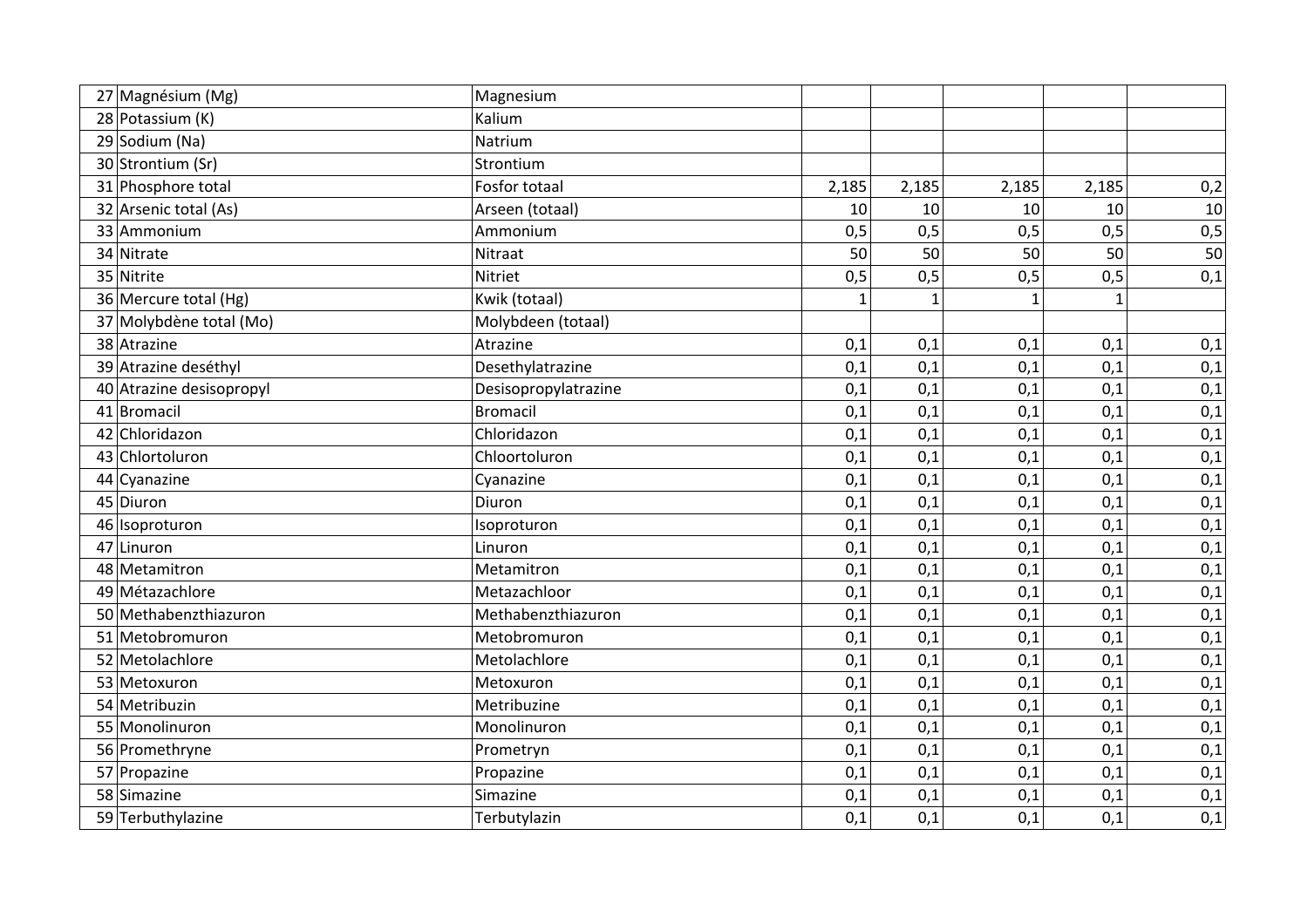|    | 60 Terbutryn                                                | Terbutryn                             | 0,1 | 0,1 | 0,1 | 0,1 | 0,1             |
|----|-------------------------------------------------------------|---------------------------------------|-----|-----|-----|-----|-----------------|
|    | $61 1,1,1$ -Trichloroéthane                                 | 1,1,1-Trichloorethaan                 |     |     |     |     |                 |
|    | 62 1,1-Dichloroéthane                                       | 1,1-Dichloorethaan                    |     |     |     |     |                 |
|    | 63 1,1-Dichloro-2-propanone                                 | 1,1-Dichloro-2-propanone              |     |     |     |     |                 |
|    | $64$ 1,2,3-Trichlorobenzène                                 | 1,2,3-Trichloorbenzeen                |     |     |     |     |                 |
|    | 65 1,2,4-Trichlorobenzène                                   | 1,2,4-Trichloorbenzeen                |     |     |     |     |                 |
|    | 66 1,2-Dichlorobenzène                                      | 1,2-Dichloorbenzeen                   |     |     |     |     |                 |
|    | 67 1,2-Dichloroéthane                                       | 1,2-Dichloorethaan                    |     |     |     |     |                 |
|    | 68 1,2-Dichloropropane                                      | 1,2-Dichloorpropaan                   | 0,1 | 0,1 | 0,1 | 0,1 | 0,1             |
|    | 69 1,3-Dichlorobenzène                                      | 1,3-Dichloorbenzeen                   |     |     |     |     |                 |
|    | 70 1,4-Dichlorobenzène                                      | 1,4-Dichloorbenzeen                   |     |     |     |     |                 |
|    | 71 Benzène                                                  | Benzeen                               |     |     |     |     |                 |
|    | 72 Bromochlorométhane                                       | Broomchloormethaan                    |     |     |     |     |                 |
|    | 73 Bromoforme (CHBr3) = tribromométhane                     | Bromoform (=tribromomethaan)          |     |     |     |     |                 |
|    | 74 Chloroforme (CHCl3)(trichlorométhane)                    | Chloroform (= trichloromethaan)       |     |     |     |     |                 |
|    | 75 Chlorure de vinyle (chloroéthène)                        | Vinylchloride                         |     |     |     |     |                 |
|    | 76 cis-1,2-Dichloroéthène                                   | cis 1,2-Dichlooretheen                |     |     |     |     |                 |
|    | 77 Dibromochlorométhane (CHBr2Cl)                           | Dibromochloormethaan                  |     |     |     |     |                 |
|    | 78 Dibromométhane                                           | Dibromomethaan                        |     |     |     |     |                 |
|    | 79 Dichlorobromométhane (CHBrCl2)                           | Dichlorobromomethaan                  |     |     |     |     |                 |
|    | 80 Ethylbenzène                                             | Ethylbenzeen                          |     |     |     |     |                 |
|    | 81 Isopropylbenzène (cumène)                                | Isopropylbenzeen (cumeen)             |     |     |     |     |                 |
|    | 82 m-Xylène (méta-xylène ou 1,3-dimethylbenzène)            | m-Xyleen                              |     |     |     |     |                 |
|    | 83 o-Xylène (ortho-xylène ou 1,2-diméthylbenzène)           | o-Xyleen                              |     |     |     |     |                 |
|    | 84 p-Xylène (para-xylène ou 1,4-diméthylbenzène)            | p-Xyleen                              |     |     |     |     |                 |
|    | 86 Styrène                                                  | Styreen                               |     |     |     |     |                 |
| 87 | ter-Butylméthyléther (MTBE)=méthyl tertiaire<br>butyl éther | Methyl tertiair butyl ether (MtBE)    |     |     |     |     |                 |
|    | 88 Tétrachloroéthylène (C2Cl4)                              | Tetrachloorethyleen=Tetrachlooretheen | 10  | 10  | 10  | 10  | 10 <sup>1</sup> |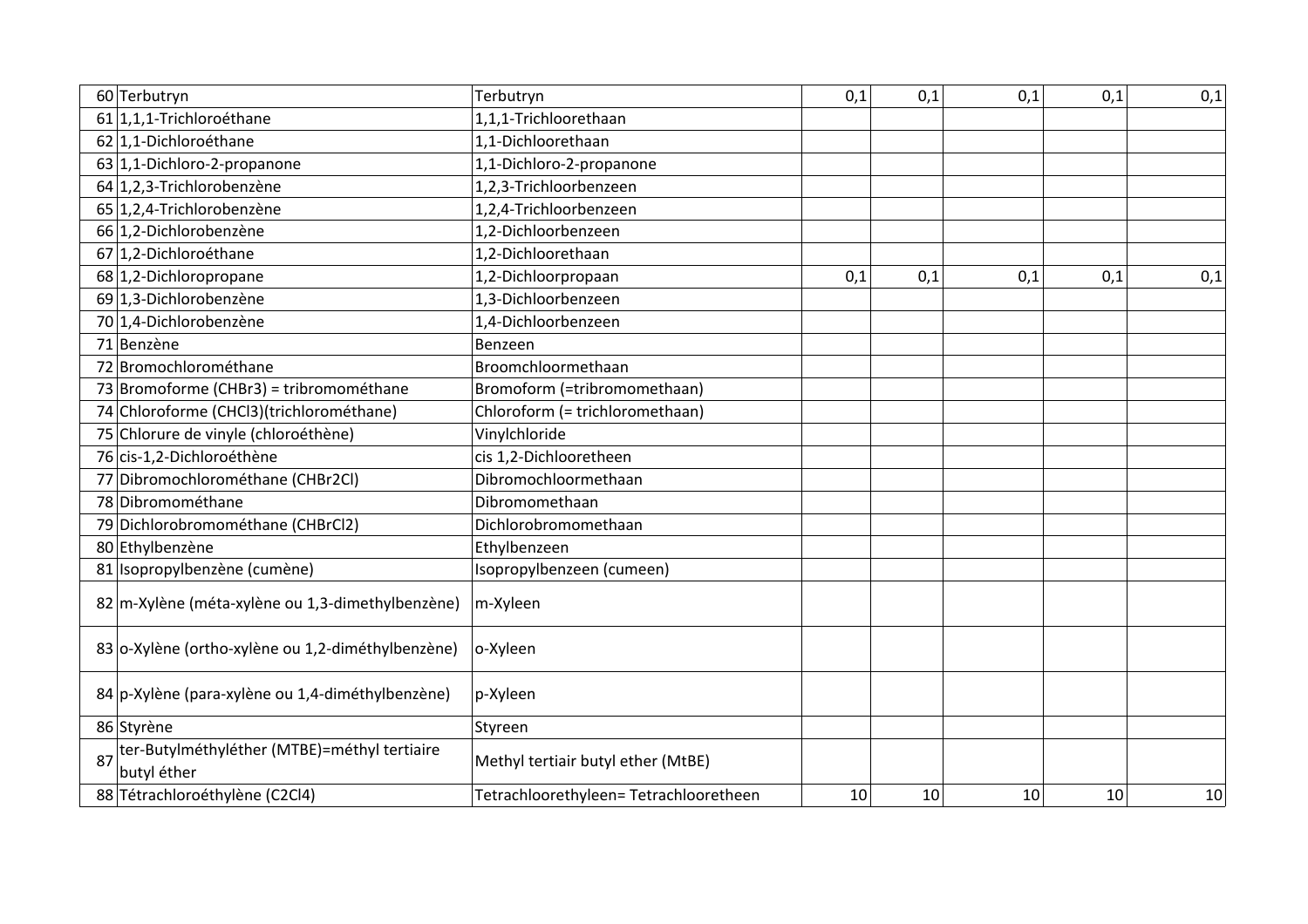| 89 | Tétrachlorométhane (CCl4)(tétrachlorure de<br>carbone)                                          | Tetrachloormethaan                                  |     |     |     |     |      |
|----|-------------------------------------------------------------------------------------------------|-----------------------------------------------------|-----|-----|-----|-----|------|
|    | 91 Toluène                                                                                      | Tolueen                                             |     |     |     |     |      |
| 92 | Trichloroéthylène (C2HCl3)= trichloroéthène;<br>trichlorure d'acétylène ou d'éthylène ou éthène | Trichloroethyleen = Trichlooretheen                 | 10  | 10  | 10  | 10  | 10   |
|    | 96 Carbone organique total                                                                      | Totale organische koolstof                          |     |     |     |     |      |
|    | 97 Oxygène dissous (in situ)                                                                    | Opgeloste zuurstof (in situ)                        |     |     |     |     |      |
|    | 98 Saturation en oxygène (in situ)                                                              | Zuurstofverzadiging (in situ)                       |     |     |     |     |      |
|    | 99 2,6-Dichlorobenzamide (BAM)                                                                  | 2,6-dichloorbenzamide                               | 0,1 | 0,1 | 0,1 | 0,1 | 0,1  |
|    | 100 Titre alcalimétrique complet (TAC)                                                          | Complete Alkalimetrische Titel (CAT)                |     |     |     |     |      |
|    | 101 Dureté calcique (Titre Hydrotimétrique calcique)                                            | Calciumhardheid (calcium hydrotimetrische<br>titel) |     |     |     |     |      |
|    | 102 Balance ionique                                                                             | Ionische balans                                     |     |     |     |     |      |
|    | 105 Silicium (Si)                                                                               | Silicium (Si)                                       |     |     |     |     |      |
|    | 106 Demande chimique en oxygène (DCO)                                                           | Chemisch zuurstofverbruik                           |     |     |     |     |      |
|    | 107 Conductivité (labo 25°C)                                                                    | Geleidbaarheid (labo 25°C)                          |     |     |     |     |      |
|    | $108$ pH (labo) = pH à 20°C                                                                     | pH (labo)= pH (20°C)                                |     |     |     |     |      |
|    | 109 Oxygène dissous (labo)                                                                      | Opgeloste zuurstof (labo)                           |     |     |     |     |      |
|    | 110 Sélénium total (Se)                                                                         | Selenium (totaal)                                   |     |     |     |     |      |
|    | 111 1,3,5-Trichlorobenzène                                                                      | 1,3,5-Trichloorbenzeen                              |     |     |     |     |      |
|    | 112 Dichlorométhane (CH2Cl2)                                                                    | Dichloormethaan                                     |     |     |     |     |      |
|    | $113 \vert m+p-X$ ylène                                                                         | m+p-Xyleen                                          |     |     |     |     |      |
|    | 114 Hexachlorobutadiène (HCBD)                                                                  | Hexachloorbutadieen                                 |     |     |     |     |      |
|    | 115 Ethyl tertiaire butyl éther (ETBE)                                                          | Ethyl tertiaire butyl ether (EtBE)                  |     |     |     |     |      |
|    | 116 Phosphate (PO4) <sup>3</sup> -                                                              | Fosphaat (PO <sup>3</sup> -)                        |     |     |     |     |      |
|    | 117 Fluorure (F-)                                                                               | Fluoruur                                            |     |     |     |     |      |
|    | 118 Antimoine (Sb)                                                                              | Antimoon (totaal)                                   |     |     |     |     |      |
|    | 119 Vanadium (V)                                                                                | Vanadium (totaal)                                   |     |     |     |     |      |
|    | 120 Silice (SiO2)                                                                               | Silica (SiO2)                                       |     |     |     |     |      |
|    | 121 Bentazone                                                                                   | Bentazon                                            | 0,1 | 0,1 | 0,1 | 0,1 | 0,1  |
|    | 122 Cadmium (Cd) dissous                                                                        | Cadmium (Cd) (Opgelost)                             |     |     |     |     | 1    |
|    | 123 Mercure (Hg) dissous                                                                        | Kwik (Hg) (Opgelost)                                |     |     |     |     | 0,07 |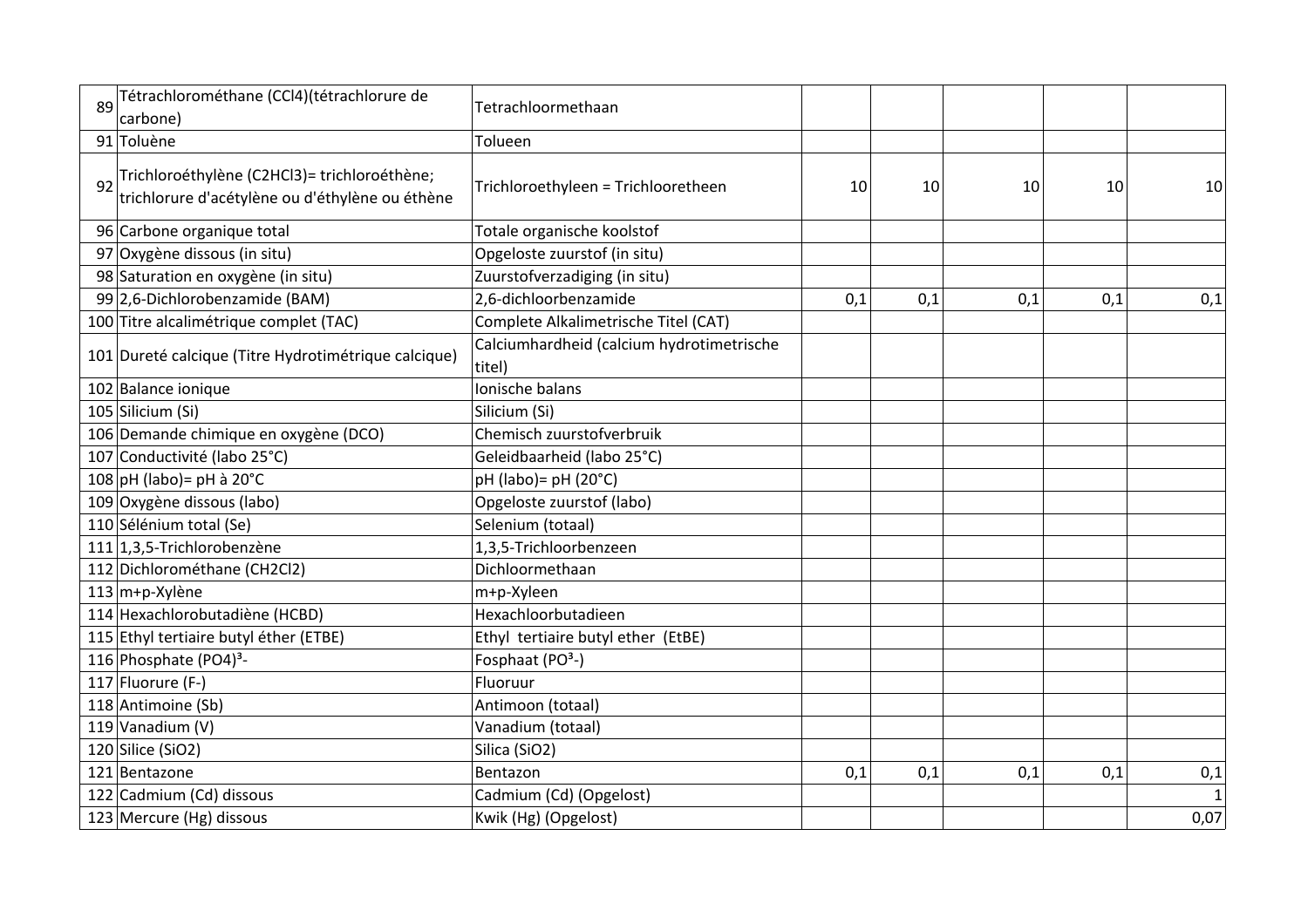|     | 124 Nickel (Ni) dissous                                               | Nikkel (Ni) (Opgelost)                                    |     |     |     |     |     |
|-----|-----------------------------------------------------------------------|-----------------------------------------------------------|-----|-----|-----|-----|-----|
|     | 125 Plomb (Pb) dissous                                                | Lood (Pb) (Opgelost)                                      |     |     |     |     | 7,2 |
|     | 126 1,2-Dibromoéthane                                                 | 1,2-Dibroomethaan=ethyleenbromide                         |     |     |     |     |     |
|     | 127 Bromométhane                                                      | Broommethaan=methylbromide                                | 0,1 | 0,1 | 0,1 | 0,1 | 0,1 |
|     | 128 Chlorobenzène (Monochlorobenzène)                                 | Chloorbenzeen=monochloorbenzeen                           |     |     |     |     |     |
|     | 129 Chlorométhane                                                     | Chloormethaan                                             |     |     |     |     |     |
|     | 130 2,4,5-T (acide 2,4,5-trichlorophénoxyacétique)                    | 2,4,5-T (Trichloorfenoxyazijnzuur)                        | 0,1 | 0,1 | 0,1 | 0,1 | 0,1 |
| 131 | 2,4,5-TP (Fenoprop) (acide 2,4,5-<br>trichlorophénoxypropionique)     | 2,4,5-TP (Fenoprop)                                       | 0,1 | 0,1 | 0,1 | 0,1 | 0,1 |
|     | 132 2,4-D (acide 2,4-dichlorophénoxyacétique)                         | 2,4-D (2,4-dichloorfenoxyazijnzuur)                       | 0,1 | 0,1 | 0,1 | 0,1 | 0,1 |
|     | 133 2,4-DB (acide 2,4-dichlorophénoxy butyrique)                      | 2,4-DB (2,4-dichloorfenoxy butaanzuur)                    | 0,1 | 0,1 | 0,1 | 0,1 | 0,1 |
| 134 | 2,4-DP (acide 2-(2,4-dichlorophénoxy)<br>propionique) (dichlorprop)   | 2,4-DP (2,4-dichloorfenoxy)-propionzuur)<br>(dichlorprop) | 0,1 | 0,1 | 0,1 | 0,1 | 0,1 |
|     | 135 Dinoseb                                                           | Dinoseb                                                   | 0,1 | 0,1 | 0,1 | 0,1 | 0,1 |
|     | 136 MCPA (acide 4-chloro-2-méthylphénoxyacétique)                     | <b>MCPA</b>                                               | 0,1 | 0,1 | 0,1 | 0,1 | 0,1 |
|     | 137 MCPB (4-(2-méthyl-4-chlorophénoxy))                               | <b>MCPB</b>                                               | 0,1 | 0,1 | 0,1 | 0,1 | 0,1 |
|     | 138 MCPP (Mecoprop)                                                   | MCPP (Mecoprop)                                           | 0,1 | 0,1 | 0,1 | 0,1 | 0,1 |
|     | 140 1,1,2-Trichloroéthane                                             | 1,1,2-Trichloorethaan                                     |     |     |     |     |     |
|     | 141 1,2,4-Triméthylbenzène                                            | 1,2,4-Trimethylbenzeen                                    |     |     |     |     |     |
|     | 142 1,3,5-Triméthylbenzène (Mésitylène)                               | 1,3,5-Trimethylbenzeen                                    |     |     |     |     |     |
| 143 | Chlorure de vinylidène (1,1-Dichloroéthène; 1,1-<br>Dichloroéthylène) | Vinylideenchloride                                        |     |     |     |     |     |
|     | 144 Cyanures totaux                                                   | Totale cyaniden                                           |     |     |     |     |     |
|     | 145 Acénaphtène                                                       | Acenafteen                                                |     |     |     |     |     |
|     | 146 Acénapthylène                                                     | Acenaftyleen                                              |     |     |     |     |     |
|     | 147 Anthracène                                                        | Antraceen                                                 |     |     |     |     |     |
|     | 148 Benzo[a]anthracène (BaA)                                          | Benzo[a]antraceen                                         |     |     |     |     |     |
|     | 149 Benzo[a]fluoranthène                                              | Benzo[a]fluoranteen                                       |     |     |     |     |     |
| 150 | Benzo[k]fluoranthène (benzo 11-12<br>fluoranthène)(BkFA)              | Benzo[k]fluoranteen                                       |     |     |     |     |     |
|     | 151 Benzo[g,h,i]pérylène                                              | Benzo[ghi]peryleen                                        |     |     |     |     |     |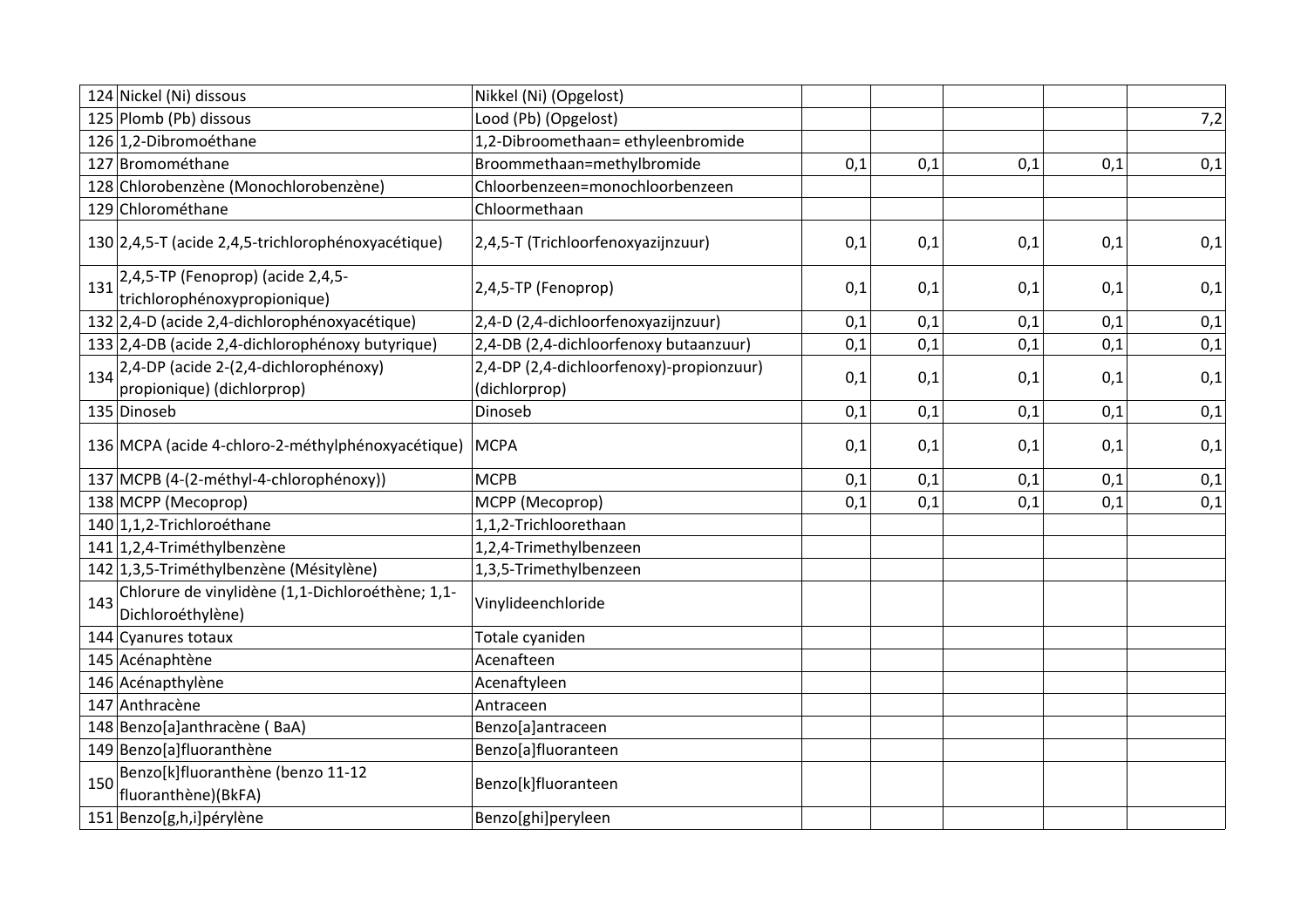|     | 152 Benzo[a]pyrène (benzo 3-4 benzopyrène) (BaP)   | Benzo[a]pyreen                               |     |     |     |     |     |
|-----|----------------------------------------------------|----------------------------------------------|-----|-----|-----|-----|-----|
|     | 153 Chrysène (CHR)                                 | Chryseen                                     |     |     |     |     |     |
|     | 154 Dibenzo[a,h]anthracène (DBAhA)                 | Dibenzo[a,h]antraceen                        |     |     |     |     |     |
|     | 155 Fluoranthène                                   | Fluoranteen                                  |     |     |     |     |     |
|     | 156 Fluorène                                       | Fluoreen                                     |     |     |     |     |     |
|     | 157 Indéno(1,2,3-cd)pyrène                         | Indeno(1,2,3-cd)pyreen                       |     |     |     |     |     |
|     | 158 Naphtalène                                     | Naftaleen                                    |     |     |     |     |     |
|     | 159 Phénanthrène                                   | Fenantreen                                   |     |     |     |     |     |
|     | 160 Pyrène                                         | Pyreen                                       |     |     |     |     |     |
| 161 | Huiles minérales (totales) = hydrocarbures         | Minerale oliën (totaal) = totale alifatische |     |     |     |     |     |
|     | aliphatiques totaux                                | koolwaterstoffen                             |     |     |     |     |     |
|     | 163 Bromate (BrO3-)                                | <b>Bromaat</b>                               |     |     |     |     |     |
|     | 165 Silicium (Si) dissous                          | Silicium (Si) (opgelost)                     |     |     |     |     |     |
|     | 166 Aluminium (Al) dissous                         | Aluminium (Al) (opgelost)                    |     |     |     |     |     |
|     | 167 Thallium (TI) total                            | Thallium (totaal)                            |     |     |     |     |     |
|     | 168 Uranium (U) total                              | Uranium (totaal)                             |     |     |     |     |     |
| 169 | Benzo[b]fluoranthène = (benzo 3-4                  |                                              |     |     |     |     |     |
|     | fluoranthène)(BbFA)                                | Benzo[b]fluorantheen                         |     |     |     |     |     |
|     | 171 Conductivité (labo 20°C)                       | Geleidbaarheid (labo 20°C)                   |     |     |     |     |     |
|     | 174 1,2-Dichloroéthylène_trans                     | Trans-1,2-dichlooretheen                     |     |     |     |     |     |
|     | 175 1,2-Dichloroéthylène                           | 1,2-dichlooretheen                           |     |     |     |     |     |
| 176 | o,p'-DDE (2-(2-Chlorophenyl)-2-(4-chlorophenyl)-   |                                              |     |     |     |     |     |
|     | 1,1-dichloroethene)                                | o,p'-DDE                                     | 0,1 | 0,1 | 0,1 | 0,1 | 0,1 |
|     | $177$ p,p'-DDE                                     | p,p'-DDE                                     | 0,1 | 0,1 | 0,1 | 0,1 | 0,1 |
|     | 178 o,p-DDD (2,4' dichlorodiphenyl) dichloroethane | o,p-DDD                                      | 0,1 | 0,1 | 0,1 | 0,1 | 0,1 |
|     |                                                    |                                              |     |     |     |     |     |
|     | $179$ p,p'-DDD                                     | p,p'-DDD                                     | 0,1 | 0,1 | 0,1 | 0,1 | 0,1 |
| 180 | o,p'-DDT(1,1,1-Trichloro-2-(2-chlorophenyl)-2-(4-  | o,p'-DDT                                     | 0,1 | 0,1 | 0,1 | 0,1 | 0,1 |
|     | chlorophenyl) ethane)                              |                                              |     |     |     |     |     |
|     | $ p,p'-DDT(1,1,1-trichloro-2,2-bis(4-$             |                                              |     |     |     |     |     |
| 181 | chlorophenyl) ethane = un des isomères du DDT      | p,p'-DDT                                     | 0,1 | 0,1 | 0,1 | 0,1 | 0,1 |
|     |                                                    |                                              |     |     |     |     |     |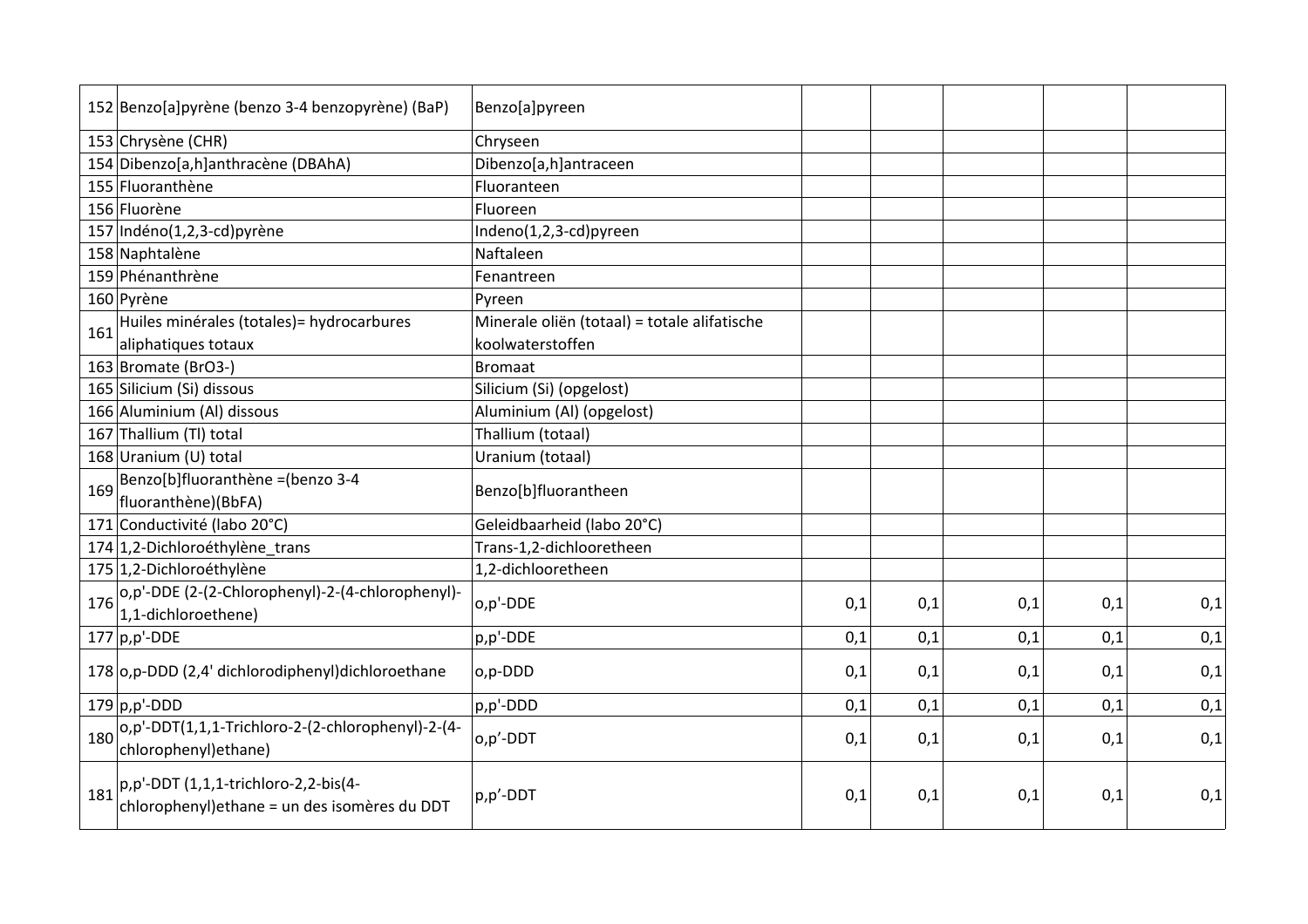| 183 | Huiles minérales (C10-C40); Hydrocarbures           | Minerale oliën (C10-C40) = alifatische |     |     |     |     |     |
|-----|-----------------------------------------------------|----------------------------------------|-----|-----|-----|-----|-----|
|     | aliphatiques C10-C40                                | koolwaterstoffen (C10-C40)             |     |     |     |     |     |
|     | 184 Heptachlore (= $276 + 277$ )                    | Heptachloor                            | 0,1 | 0,1 | 0,1 | 0,1 | 0,1 |
|     | 185 Epoxide d'Heptachlore-cis (isomer B)            | Heptachloorepoxide-cis (isomer B)      | 0,1 | 0,1 | 0,1 | 0,1 | 0,1 |
|     | 187 Endosulfan-alpha                                | Endosulfan alpha                       | 0,1 | 0,1 | 0,1 | 0,1 | 0,1 |
|     | 188 Endosulfan-sulfate                              | Endosulfansulfaat                      | 0,1 | 0,1 | 0,1 | 0,1 | 0,1 |
|     | 189 Aldrine                                         | Aldrin                                 | 0,1 | 0,1 | 0,1 | 0,1 | 0,1 |
|     | 190 Dieldrine                                       | Dieldrin                               | 0,1 | 0,1 | 0,1 | 0,1 | 0,1 |
|     | 191 Endrine                                         | Endrine                                | 0,1 | 0,1 | 0,1 | 0,1 | 0,1 |
|     | 192 Isodrine                                        | Isodrin                                | 0,1 | 0,1 | 0,1 | 0,1 | 0,1 |
|     | 193 Télodrine                                       | Telodrin                               | 0,1 | 0,1 | 0,1 | 0,1 | 0,1 |
|     | 194 Chlordane-trans (gamma-chlordane)               | Chlordaan trans (gamma chloordaan)     | 0,1 | 0,1 | 0,1 | 0,1 | 0,1 |
|     | 195 1,2,3,4-Tétrachlorobenzène                      | 1,2,3,4-Tetrachloorbenzeen             |     |     |     |     |     |
|     | 196 1,2,3,5-Tétrachlorobenzène                      | 1,2,3,5-Tetrachloorbenzeen             |     |     |     |     |     |
|     | 197 1,2,4,5-Tétrachlorobenzène                      | 1,2,4,5-Tetrachloorbenzeen             |     |     |     |     |     |
|     | 198 1, 2, 3, 5 - et 1, 2, 4, 5 - Tétrachlorobenzène | 1,2,3,5- en 1,2,4,5-Tetrachloorbenzeen |     |     |     |     |     |
|     | 199 Pentachlorobenzène=pentachlorbenzol             | Pentachloorbenzeen                     | 0,1 | 0,1 | 0,1 | 0,1 | 0,1 |
|     | 200 Hexachlorobenzène (HCB)=Hexachlorbenzol         | Hexachloorbenzeen                      | 0,1 | 0,1 | 0,1 | 0,1 | 0,1 |
|     | 201 Hexachlorocyclohexane-alpha (alpha-HCH)         | Hexachloorcyclohexaan alpha            | 0,1 | 0,1 | 0,1 | 0,1 | 0,1 |
|     | 202 Hexachlorocyclohexane-beta (beta-HCH)           | Hexachloorcyclohexaan beta             | 0,1 | 0,1 | 0,1 | 0,1 | 0,1 |
| 203 | Hexachlorocyclohexane-gamma (gamma-<br>HCH)=lindane | Hexachloorcyclohexaan gamma (lindane)  | 0,1 | 0,1 | 0,1 | 0,1 | 0,1 |
|     | 204 Hexachlorocyclohexane-delta (delta-HCH)         | Hexachloorcyclohexaan delta            | 0,1 | 0,1 | 0,1 | 0,1 | 0,1 |
| 205 | Hexachlorocyclohexane<br>$(=200+201+202+203+204)$   | Hexachloorcyclohexaan                  | 0,1 | 0,1 | 0,1 | 0,1 | 0,1 |
|     | 206 Bromotrichlorométhane                           | Broomtrichloormethaan                  |     |     |     |     |     |
|     | 207 Glyphosate                                      | Glyfosaat                              | 0,1 | 0,1 | 0,1 | 0,1 | 0,1 |
|     | 208 Acide aminométhylphosphonique (AMPA)            | Aminomethylfosfonzuur (AMPA)           | 0,1 | 0,1 | 0,1 | 0,1 | 0,1 |
|     | 209 Saturation en oxygène (labo)                    | Zuurstofverzadiging (labo)             |     |     |     |     |     |
|     | 210 Orthophosphates                                 | Orthofosfaat                           |     |     |     |     |     |
|     | 211 Etain total (Sn)                                | Tin (totaal)                           |     |     |     |     |     |
|     | 212 2-Chlorophénol                                  | 2-chloorfenol                          |     |     |     |     |     |
|     | 213 2,4-Dichlorophénol (2,4 DCP)                    | 2,4-Dichloorfenol                      |     |     |     |     |     |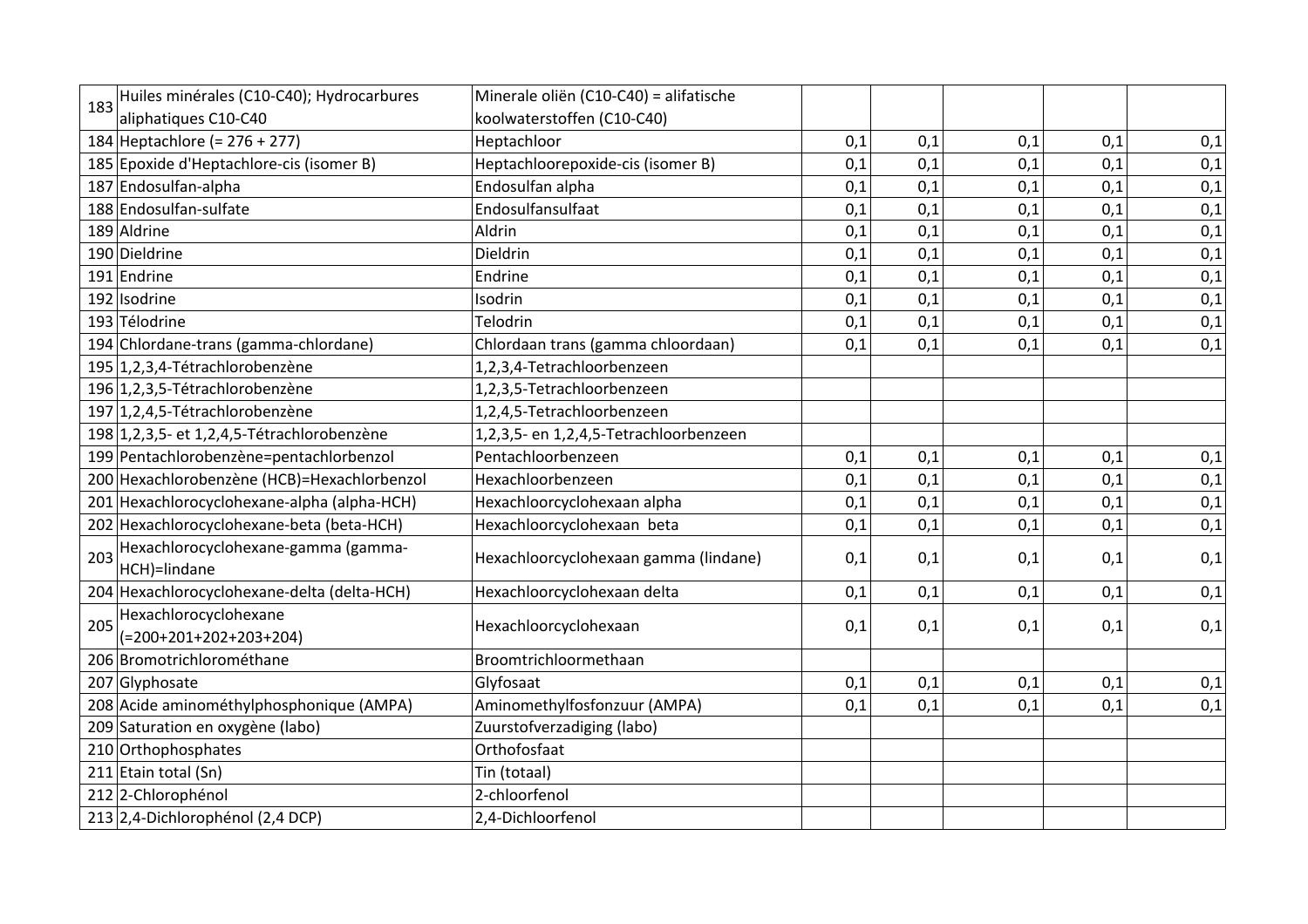|     | 214 2,4,5-Trichlorophénol                       | 2,4,5-Trichloorofenol                       |     |     |     |     |     |
|-----|-------------------------------------------------|---------------------------------------------|-----|-----|-----|-----|-----|
|     | 215 2,3,4,6-Tétrachlorophénol                   | 2,3,4,6-Tetrachloorfenol                    |     |     |     |     |     |
|     | 216 Pentachlorophénol (PCP)                     | Pentachloorfenol                            | 0,1 | 0,1 | 0,1 | 0,1 | 0,1 |
|     | 217 1,2,3-Triméthylbenzène                      | 1,2,3-trimethylbenzeen                      |     |     |     |     |     |
|     | 218 Endosulfan-beta                             | b-Endosulfaan                               | 0,1 | 0,1 | 0,1 | 0,1 | 0,1 |
|     | 219 Chlordane (cis et trans)(=194+227)          | Chlordane (cis et trans)                    | 0,1 | 0,1 | 0,1 | 0,1 | 0,1 |
|     | 220 Trifluraline                                | Trifluralin                                 | 0,1 | 0,1 | 0,1 | 0,1 | 0,1 |
| 221 | PCB (Biphényls polychlorés)                     | PCB (Polychloorbifenylen)                   |     |     |     |     |     |
|     | $(=233+234+236+237+238)$                        | $(=233+234+236+237+238)$                    |     |     |     |     |     |
|     |                                                 | Propyleenglycol                             |     |     |     |     |     |
|     | 222 Propylène glycol                            | propyleenglycol                             |     |     |     |     |     |
|     |                                                 | Propyleenglycol                             |     |     |     |     |     |
|     | 223 Ethylène glycol                             | Ethyleenglycol                              |     |     |     |     |     |
|     | 224 Bromure (Br-)                               | Bromide (Br-)                               |     |     |     |     |     |
|     | 225 Carbone 14                                  | Koolstof 14                                 |     |     |     |     |     |
|     | 226 2,3,5,6-Tétrachloronitrobenzène (tecnazène) | 2,3,5,6-Tetrachloronitrobenzeen (tecnazeen) |     |     |     |     |     |
|     | 227 Chlordane-cis (=alpha-chlordane)            | Chloordaan cis (alfa-chloordaan)            | 0,1 | 0,1 | 0,1 | 0,1 | 0,1 |
|     | 228 Endrine aldéhyde                            | Endrin-aldehyde                             |     |     |     |     |     |
|     | 229 Epoxide d'heptachlore (=185+230)            | Heptachloorepoxide                          | 0,1 | 0,1 | 0,1 | 0,1 | 0,1 |
|     | 230 Epoxide d'heptachlore-trans (isomer A)      | Heptachloorepoxide-trans (isomer A)         | 0,1 | 0,1 | 0,1 | 0,1 | 0,1 |
|     | 231 Pentachloronitrobenzène (quintozène)        | Pentachloornitrobenzeen                     | 0,1 | 0,1 | 0,1 | 0,1 | 0,1 |
|     | 233 PCB 28                                      | <b>PCB 28</b>                               |     |     |     |     |     |
|     | 234 PCB 101                                     | <b>PCB 101</b>                              |     |     |     |     |     |
|     | 235 PCB 118                                     | <b>PCB 118</b>                              |     |     |     |     |     |
|     | 236 PCB 138                                     | <b>PCB 138</b>                              |     |     |     |     |     |
|     | 237 PCB 153                                     | <b>PCB 153</b>                              |     |     |     |     |     |
|     | 238 PCB 180                                     | <b>PCB 180</b>                              |     |     |     |     |     |
|     | 239 p,p'-Methoxychlore oléfine                  | p,p'-Methoxychloro alkeen                   |     |     |     |     |     |
|     | 240 alpha-Méthylstyrène                         | Alpha-methylstyreen                         |     |     |     |     |     |
|     | 241 2,4,6-Trichlorophénol                       | 2,4,6-Trichloorfenol                        |     |     |     |     |     |
|     | 242 4-Chloro-3-méthylphénol                     | 4-Chloor-3-methylfenol                      |     |     |     |     |     |
|     | 243 3-Chlorophénol                              | 3-Chloorfenol                               |     |     |     |     |     |
|     |                                                 |                                             |     |     |     |     |     |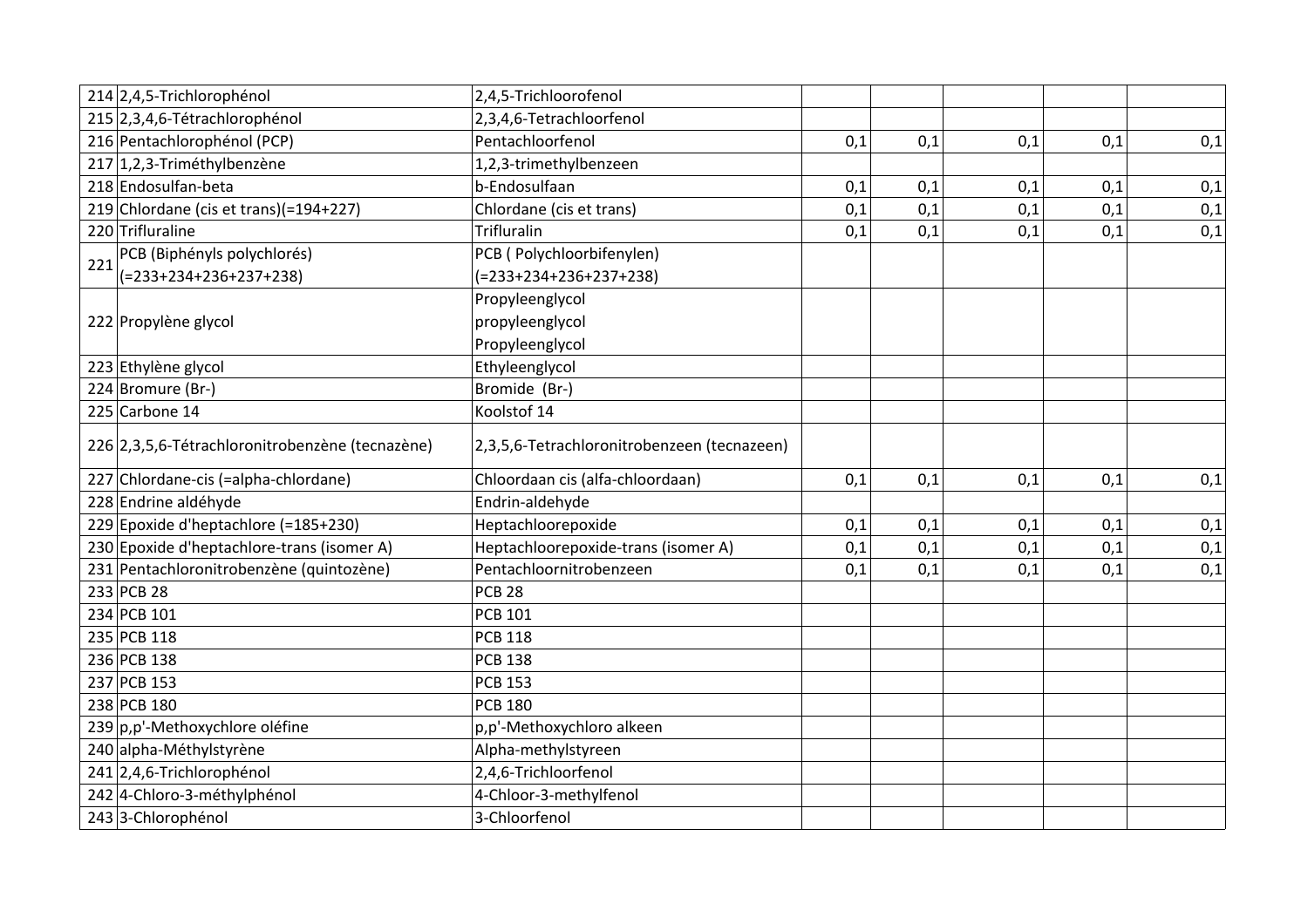| 244 4-Chlorophénol                                               | 4-Chloorfenol                                            |     |     |     |     |     |
|------------------------------------------------------------------|----------------------------------------------------------|-----|-----|-----|-----|-----|
| 245 2,6-Dichlorophénol                                           | 2,6-Dichloorfenol                                        |     |     |     |     |     |
| 246 2,5-Dichlorophénol                                           | 2,5-Dichloorfenol                                        |     |     |     |     |     |
| 247 3,5-Dichlorophénol                                           | 3,5-Dichloorofenol                                       |     |     |     |     |     |
| 248 2,3-Dichlorophénol                                           | 2,3-Dichloorfenol                                        |     |     |     |     |     |
| 249 3,4-Dichlorophénol                                           | 3,4-Dichloorofenol                                       |     |     |     |     |     |
| 250 2,3,6-Trichlorophénol                                        | 2,3,6-Trichloorfenol                                     |     |     |     |     |     |
| 251 2,3,5-Trichlorophénol                                        | 2,3,5-Trichloorfenol                                     |     |     |     |     |     |
| 252 2,3,4-Trichlorophénol                                        | 2,3,4-Trichloorfenol                                     |     |     |     |     |     |
| 253 3,4,5-Trichlorophénol                                        | 3,4,5-Trichlorofenol                                     |     |     |     |     |     |
| 254 2,3,4,5-Tétrachlorophénol                                    | 2,3,4,5-Tetrachloorfenol                                 |     |     |     |     |     |
| 255 2,4- et 2,5-Dichlorophénol somme                             | Som van 2,4- et 2,5-Dichloorfenol                        |     |     |     |     |     |
| 256 Phénol                                                       | Fenol                                                    |     |     |     |     |     |
| 257 2-Méthylphénol (o-Crésol)                                    | 2-Methylfenol (o-Cresol)                                 |     |     |     |     |     |
| 258 3-Méthylphénol (m-Crésol)                                    | 3-Methylfenol (m-Cresol)                                 |     |     |     |     |     |
| 259 4-Méthylphénol (p-Crésol)                                    | 4-Methylfenol (p-Cresol)                                 |     |     |     |     |     |
| 260 2-Ethylphénol (o-Ethylphénol)                                | 2-Ethylfenol (o-Ethylfenol)                              |     |     |     |     |     |
| 261 3-Ethylphénol (m-Ethylphénol)                                | 3-Ethylfenol (m-Ethylfenol)                              |     |     |     |     |     |
| 262 4-Ethylphénol (p-Ethylphénol)                                | 4-Ethylfenol (p-Ethylfenol)                              |     |     |     |     |     |
| 263 2,4-Diméthylphénol (o-Xylénol)                               | 2,4-Dimethylfenol (o-Xylenol)                            |     |     |     |     |     |
| 264 2,5-Diméthylphénol (p-Xylénol)                               | 2,5-Dimethylfenol (p-Xylenol)                            |     |     |     |     |     |
| 265 2,6-Diméthylphénol (m-2-Xylénol)                             | 2,6-Dimethylfenol (m-2-Xylenol)                          |     |     |     |     |     |
| 266 2,3-Diméthylphénol                                           | 2,3-Dimethylfenol                                        |     |     |     |     |     |
| 267 3,4-Diméthylphénol                                           | 3,4-Dimethylfenol                                        |     |     |     |     |     |
| 268 3,5-Diméthylphénol                                           | 3,5-Dimethylfenol                                        |     |     |     |     |     |
| 269 2,3,5-Triméthylphénol                                        | 2,3,5-Trimethylfenol                                     |     |     |     |     |     |
| 270 2-Isopropylphénol (o-Cuménol)                                | 2-Isopropylfenol (o-Cumenol)                             |     |     |     |     |     |
| 271 2,3,4,6- et 2,3,5,6-Tétrachlorophénol                        | 2,3,4,6- en 2,3,5,6-Tetrachloorfenol                     |     |     |     |     |     |
| 273 Déséthylterbulthylazine (terbutylazine déséthyl)             | Desethylterbutylazine                                    | 0,1 | 0,1 | 0,1 | 0,1 | 0,1 |
| Dureté Totale (TH = Titre Hydrotimétrique ou TH<br>274<br>total) | Hardheid totaal (Hydrotimetrische Titel of TH<br>totaal) |     |     |     |     |     |
| 275 Oxydabilité (indice permanganate)                            | Oxidatie (permanganaatindex)                             |     |     |     |     |     |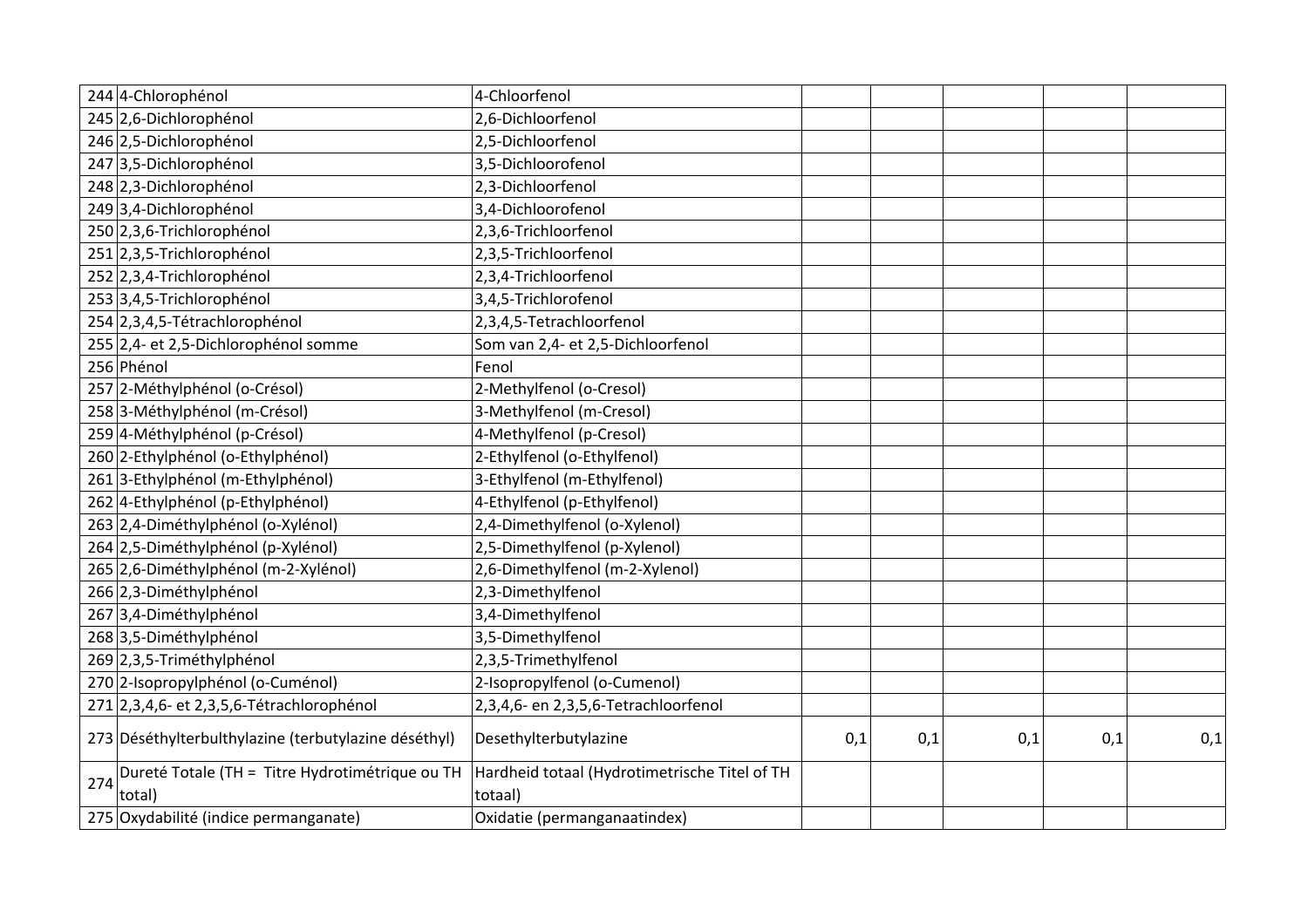| 276 Heptachlore-cis                                | Heptachloor-cis                                     | 0,1 | 0,1 | 0,1 | 0,1 | 0,1 |
|----------------------------------------------------|-----------------------------------------------------|-----|-----|-----|-----|-----|
| 277 Heptachlore-trans                              | Heptachloor-trans                                   | 0,1 | 0,1 | 0,1 | 0,1 | 0,1 |
| 278 Bactérie coliformes totaux                     | Totaal coliforme bacteriën                          |     |     |     |     |     |
| 279 Bactérie Escherichia Coli (coliforme fécale)   | Escherichia Coli bacteriën (fecaal coliform)        |     |     |     |     |     |
| 280 Entérocoque (=streptocoque) (coliforme fécale) | Enterococcus (= Streptococcus) (fecaal<br>coliform) |     |     |     |     |     |
| 281 Glufosinate                                    | Glufosinaat                                         | 0,1 | 0,1 | 0,1 | 0,1 | 0,1 |
| 282 2,3,5,6-Tétrachlorophénol                      | 2,3,5,6-Tetrachloorfenol                            |     |     |     |     |     |
| 283 Méthyl glycol                                  | Methyl glycol                                       |     |     |     |     |     |
| 284 Ethyl-/Isopropylglycol                         | Ethyl-/Isopropylglycol                              |     |     |     |     |     |
| 285 Butyl glycol                                   | <b>Butyl glycol</b>                                 |     |     |     |     |     |
| 286 Triméthylène glycol                            | Trimethyleen glycol                                 |     |     |     |     |     |
| 287 Butyl diglycol                                 | <b>Butyl diglycol</b>                               |     |     |     |     |     |
| 288 Dipropylène glycol                             | Dipropyleen glycol                                  |     |     |     |     |     |
| 289 Diéthylène glycol                              | Diethyleen glycol                                   |     |     |     |     |     |
| 290 Triéthylène glycol                             | Triethyleen glycol                                  |     |     |     |     |     |
| 291 3,5-diméthyl / 4-éthylphénol                   | 3,5-dimethyl / 4-ethylfenol                         |     |     |     |     |     |
| 292 Carbonate (CO3 2-)                             | Carbonaat (CO3 2-)                                  |     |     |     |     |     |
| 294 Chlore 36 (Cl-36)                              | Chloor 36 (Cl-36)                                   |     |     |     |     |     |
| 295 Fluopicolide                                   | Fluopicolide                                        | 0,1 | 0,1 | 0,1 | 0,1 | 0,1 |
| 296 Trifloxystrobine                               | Trifloxystrobine                                    | 0,1 | 0,1 | 0,1 | 0,1 | 0,1 |
| 297 Captane                                        | Captan                                              | 0,1 | 0,1 | 0,1 | 0,1 | 0,1 |
| 298 Clopyralide                                    | Clopyralid                                          | 0,1 | 0,1 | 0,1 | 0,1 | 0,1 |
| 299 Lenacil                                        | Lenacil                                             | 0,1 | 0,1 | 0,1 | 0,1 | 0,1 |
| 301 Isoxaflutol                                    | Isoxaflutool                                        | 0,1 | 0,1 | 0,1 | 0,1 | 0,1 |
| 310 Chlorophénols totaux                           | Totale chloorfenolen                                |     |     |     |     |     |
| 311 Trichlorophénols somme                         | Som trichloorfenol                                  |     |     |     |     |     |
| 313 3-chlortoluol                                  | 3-chloortoluol                                      |     |     |     |     |     |
| 314 Chlorite (ClO <sup>2</sup> -)                  | Chloriet (ClO <sup>2</sup> -)                       |     |     |     |     |     |
| 315 Diflufenican                                   | Diflufenican                                        | 0,1 | 0,1 | 0,1 | 0,1 | 0,1 |
| 316 Flufenacet                                     | Flufenacet                                          | 0,1 | 0,1 | 0,1 | 0,1 | 0,1 |
| 317 Sulcotrione                                    | Sulcotrione                                         | 0,1 | 0,1 | 0,1 | 0,1 | 0,1 |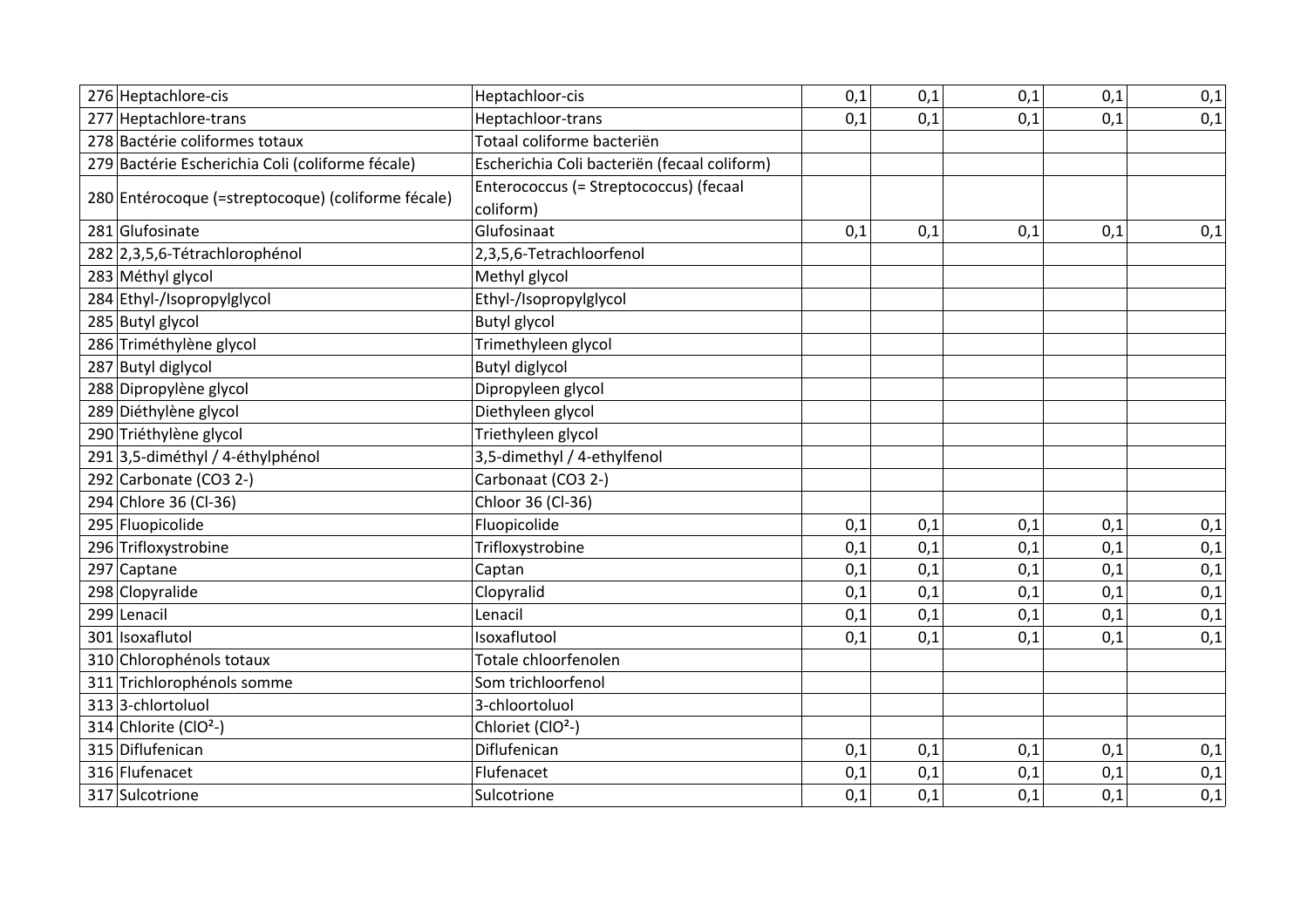| 318 | Chloroalcanes (hydrocarbures aliphatiques                                         | Chlooralkanen gechloreerde alifatische |     |     |     |     |     |
|-----|-----------------------------------------------------------------------------------|----------------------------------------|-----|-----|-----|-----|-----|
|     | chlorés) C10-C13                                                                  | koolwaterstoffen (C10-C13)             |     |     |     |     |     |
|     | 319 Chlorfenvinphos                                                               | Chloorfenvinfos                        | 0,1 | 0,1 | 0,1 | 0,1 | 0,1 |
|     | 320 Dichlorvos (= chlorvinphos)                                                   | <b>Dichloorvos</b>                     | 0,1 | 0,1 | 0,1 | 0,1 | 0,1 |
|     | 321 Chlorpyriphos (ethylchlorpyriphos)                                            | Chloorpyrifos                          | 0,1 | 0,1 | 0,1 | 0,1 | 0,1 |
|     | 322 Alachlore                                                                     | Alachloor                              | 0,1 | 0,1 | 0,1 | 0,1 | 0,1 |
|     | 323 Bifénox                                                                       | Bifenox                                | 0,1 | 0,1 | 0,1 | 0,1 | 0,1 |
|     | 324 Aclonifène (diphényléther)                                                    | Aclonifen (difenylether)               | 0,1 | 0,1 | 0,1 | 0,1 | 0,1 |
| 325 | Desphenyl chloridazon (5-amino-4chloro-3(2H)-<br>pyridazinone (alias MET-B)(DPC)  | Desfenylchloridazon of metaboliet B    | 0,1 | 0,1 | 0,1 | 0,1 | 0,1 |
|     | Chloridazon méthyl desphenyl (5-amino-4-chloro-                                   |                                        |     |     |     |     |     |
|     | 326 2-methyl-3(2H)-pyridazone) (Métabolite                                        | Methyl-desfenyl-chloridazon (B1)       | 0,1 | 0,1 | 0,1 | 0,1 | 0,1 |
|     | B1)(MDPC)                                                                         |                                        |     |     |     |     |     |
|     | 327 Eh (in situ)(Potentiel redox)                                                 | Eh (redox-potentieel) (in situ)        |     |     |     |     |     |
|     | 328 Eh (labo)(Potentiel redox)                                                    | Eh (redox-potentieel) (labo)           |     |     |     |     |     |
|     | 329 Cuivre dissous                                                                | Koper (opgelost)                       |     |     |     |     |     |
|     | 330 Fluroxypyr                                                                    | Fluroxypyr                             | 0,1 | 0,1 | 0,1 | 0,1 | 0,1 |
| 331 | Metolachlor Ethane Sulfonic Acid (alias GCA-                                      | Metolachloor SA(GCA-354743) metaboliet | 0,1 | 0,1 | 0,1 | 0,1 | 0,1 |
|     | 354743) = metolachlor ESA                                                         |                                        |     |     |     |     |     |
| 332 | Métazachlore Ethane Sulfonic Acid (alias BH 479-<br>8) = metazachlor ESA (479M08) | Metazachloor-SA (BH 479-8)             | 0,1 | 0,1 | 0,1 | 0,1 | 0,1 |
|     | 333 Chlorothalonil-SA (R17888 alias Vis-01)                                       | Chloorotalonil-SA (R17888 or Vis-01)   | 0,1 | 0,1 | 0,1 | 0,1 | 0,1 |
|     | 334 Hexazinone                                                                    | Hexazinon                              | 0,1 | 0,1 | 0,1 | 0,1 | 0,1 |
|     | 335 Acide perfluorohexane (PFHxA)                                                 | Perfluohexaanzuur (PFHxA)              |     |     |     |     |     |
|     | 336 Acide perfluoroheptane(PFHpA)                                                 | Perfluoheptaanzuur (PFHpA)             |     |     |     |     |     |
|     | 337 Acide perfluorooctane (PFOA)                                                  | Perfluoroctaanzuur (PFOA)              |     |     |     |     |     |
|     | 338 Sulfonate de perfluorohexane (PFHxS)                                          | Perfluohexaansulfonaat (PFHxS)         |     |     |     |     |     |
|     | 339 Sulfonate de perfluorooctane (PFOS)                                           | Perfluoroctaansulfonaat (PFOS)         |     |     |     |     |     |
|     | 340 17a-Ethinyl Estradiol EE2                                                     | 17a-Ethinyl Estradiol EE2              |     |     |     |     |     |
|     | 341 17b-Estradiol E2                                                              | 17b-Estradiol E2                       |     |     |     |     |     |
|     | 342 Acide fenofibrique                                                            | Fenofibrinezuur                        |     |     |     |     |     |
|     | 343 Atenolol                                                                      | Atenolol                               |     |     |     |     |     |
|     | 344 Caféine                                                                       | Cafeïne                                |     |     |     |     |     |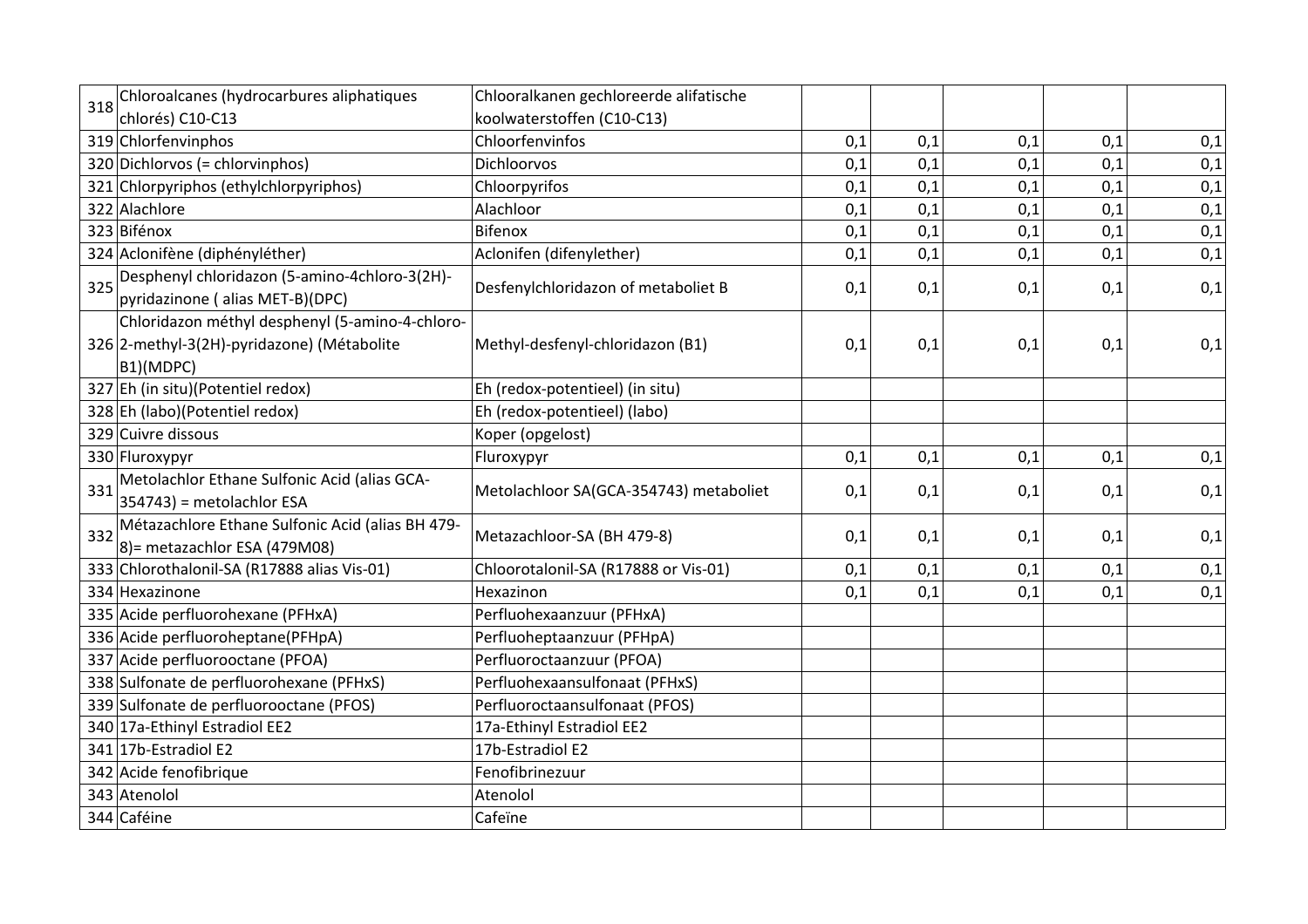| 345 Carbamazepine       | Carbamazepine       |  |  |
|-------------------------|---------------------|--|--|
| 346 Citalopram          | Citalopram          |  |  |
| 347 Clarithromycine     | Clarithromycine     |  |  |
| 348 Clorsulon           | Clorsulon           |  |  |
| 349 Cotinine            | Cotinine            |  |  |
| 350 Diclofenac          | Diclofenac          |  |  |
| 351 Dicyclanil          | Dicyclanil          |  |  |
| 352 Epoxycarbamazepine  | Epoxycarbamazepine  |  |  |
| 353 Estriol E3          | <b>Estriol E3</b>   |  |  |
| 354 Estrone E1          | Estrone E1          |  |  |
| 355 Florfenicol         | Florfenicol         |  |  |
| 356 Furosemide          | Furosemide          |  |  |
| 357 Hydrochlorothiazide | Hydrochloorthiazide |  |  |
| 358 Hydroxyibuprofène   | Hydroxyibuprofene   |  |  |
| 359 Ibuprofène          | Ibuprofène          |  |  |
| 360 lomeprol            | Iomeprol            |  |  |
| 361 Irbesartan          | Irbesartan          |  |  |
| 362 Ketoprofène         | Ketoprofène         |  |  |
| 363 Levamisole          | Levamisole          |  |  |
| 364 Lincomycine         | Lincomycine         |  |  |
| 365 Lorsatan            | Lorsatan            |  |  |
| 366 Mestranol           | Mestranol           |  |  |
| 367 Metoprolol          | Metoprolol          |  |  |
| 368 Metrifonate         | Metrifonate         |  |  |
| 369 Nafronyl            | Nafronyl            |  |  |
| 370 Naproxène           | Naproxène           |  |  |
| 371 Oxazepam            | Oxazepam            |  |  |
| 372 Paracétamol         | Paracetamol         |  |  |
| 373 Parconazole         | Parconazole         |  |  |
| 374 Pravastatine        | Pravastatine        |  |  |
| 375 Progestérone        | Progesterone        |  |  |
| 376 Ramipril            | Ramipril            |  |  |
| 377 Ramiprilate         | Ramiprilate         |  |  |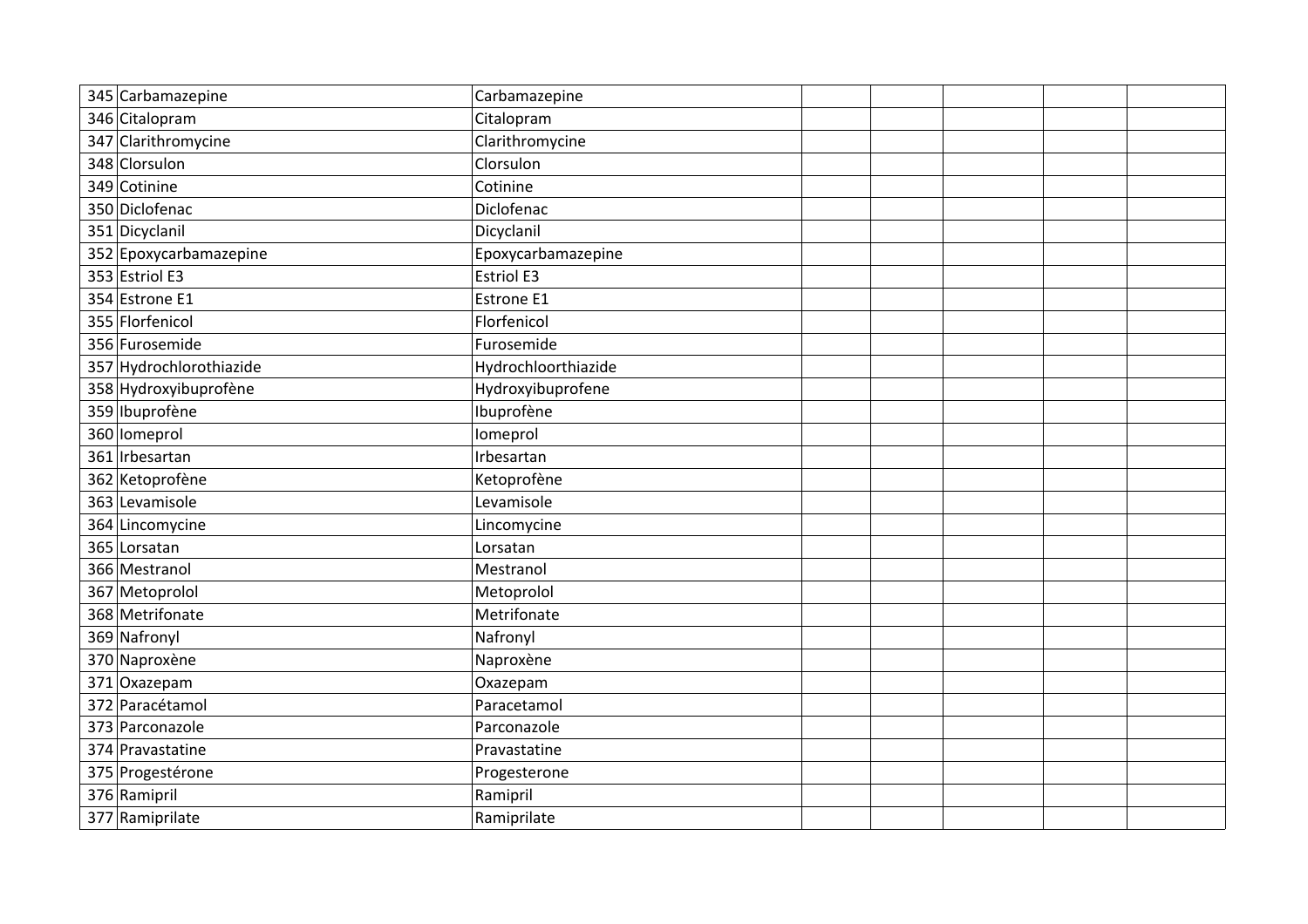| 378 Ranitidine                       | Ranitidine                      |     |     |     |     |     |
|--------------------------------------|---------------------------------|-----|-----|-----|-----|-----|
| 379 Rosuvastatin                     | Rosuvastatin                    |     |     |     |     |     |
| 380 Sotalol                          | Sotalol                         |     |     |     |     |     |
| 381 Sulfadiazine                     | Sulfadiazine                    |     |     |     |     |     |
| 382 Sulfamethazine                   | Sulfamethazine                  |     |     |     |     |     |
| 383 Sulfamethoxazole                 | Sulfamethoxazole                |     |     |     |     |     |
| 384 Tramadol                         | Tramadol                        |     |     |     |     |     |
| 385 Triclosan                        | Triclosan                       |     |     |     |     |     |
| 386 Trimetazidine                    | Trimetazidine                   |     |     |     |     |     |
| 387 Trimethoprime                    | Trimethoprime                   |     |     |     |     |     |
| 388 Venlafaxine                      | Venlafaxine                     |     |     |     |     |     |
| 389 Carbamazépine-10,11              | Carbamazepine-10,11             |     |     |     |     |     |
| 390 lopromide                        | Iopromide                       |     |     |     |     |     |
| 391 loxynil                          | loxynil                         |     |     |     |     |     |
| 392 Acetochlor                       | Acetochloor                     | 0,1 | 0,1 | 0,1 | 0,1 | 0,1 |
| 393 Aldicarb                         | Aldicarb                        | 0,1 | 0,1 | 0,1 | 0,1 | 0,1 |
| 394 Bromoxynil                       | Bromoxynil                      | 0,1 | 0,1 | 0,1 | 0,1 | 0,1 |
| 395 Carbendazim                      | Carbendazim                     | 0,1 | 0,1 | 0,1 | 0,1 | 0,1 |
| 396 Carbofuran                       | Carbofuran                      | 0,1 | 0,1 | 0,1 | 0,1 | 0,1 |
| 397 Diméthoate                       | Dimethoaat                      | 0,1 | 0,1 | 0,1 | 0,1 | 0,1 |
| 398 Malathion                        | Malathion                       | 0,1 | 0,1 | 0,1 | 0,1 | 0,1 |
| 399 Methomyl                         | Methomyl                        | 0,1 | 0,1 | 0,1 | 0,1 | 0,1 |
| 400 Parathion                        | Parathion                       | 0,1 | 0,1 | 0,1 | 0,1 | 0,1 |
| 401 Prochloraz                       | Prochloraz                      | 0,1 | 0,1 | 0,1 | 0,1 | 0,1 |
| 402 Pirimicarb                       | Pirimicarb                      | 0,1 | 0,1 | 0,1 | 0,1 | 0,1 |
| 403 Bisphénol A                      | <b>Bisfenol A</b>               |     |     |     |     |     |
| 404 NPE1C (nonylphénol)              | NPE1C (nonylfenol)              |     |     |     |     |     |
| 405 Tétrabromobisphénol A (TBBPA)    | Tetrabroombisfenol A (TBBPA)    |     |     |     |     |     |
| 406 4 tert-octylphénol               | 4 tert-octylfenol               |     |     |     |     |     |
| 407 4 tert-octylphénolmonoéthoxylate | 4 tert-octylfenolmonoethoxylaat |     |     |     |     |     |
| 408 4 tert-octylphénoldiéthoxylate   | 4 tert-octylfenoldiethoxylaat   |     |     |     |     |     |
| 409 4 nonylphénol                    | 4 nonylfenol                    |     |     |     |     |     |
| 410 Nonylphénolmonoéthoxylate        | Nonylfenolmonoethoxylaat        |     |     |     |     |     |
|                                      |                                 |     |     |     |     |     |